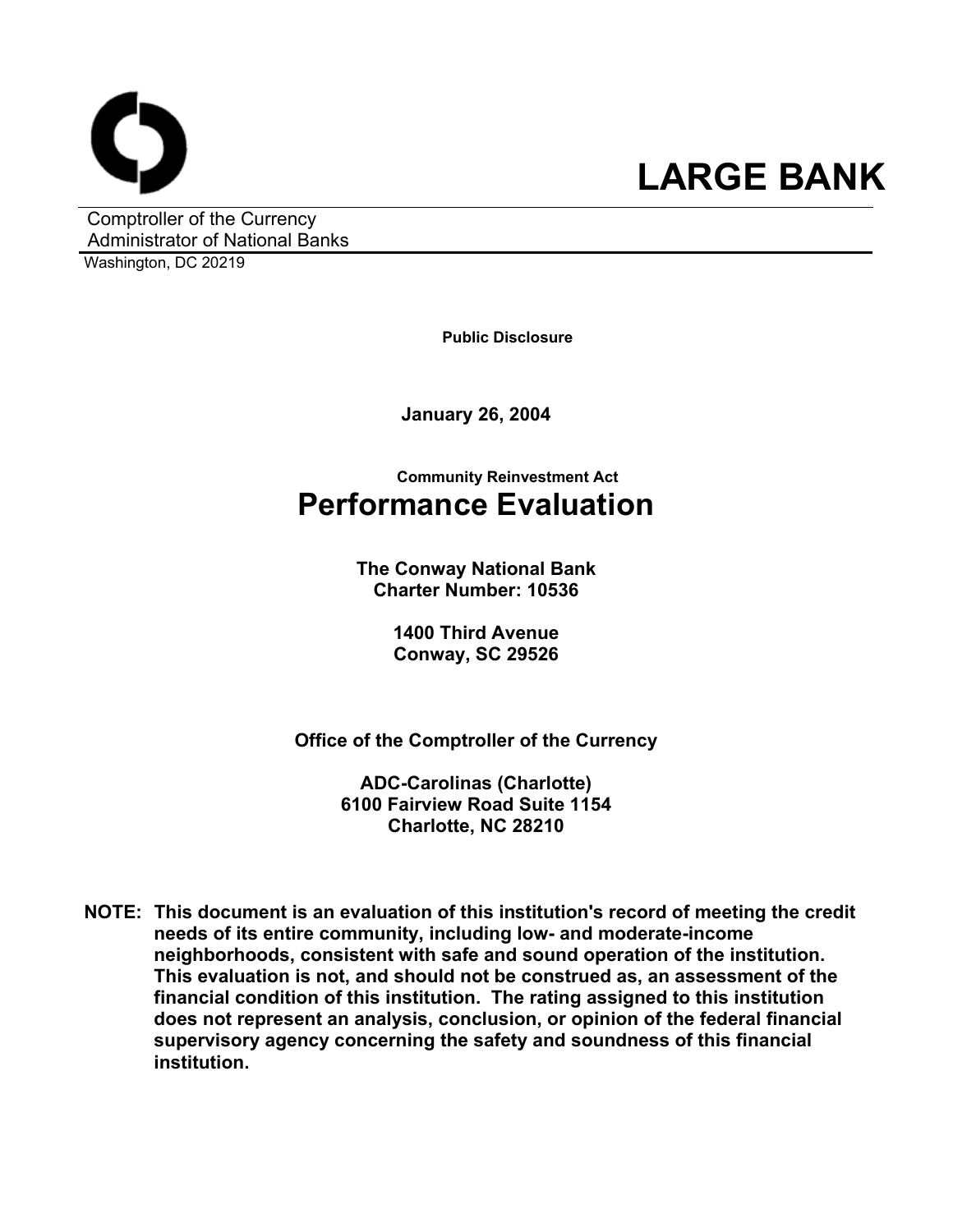# **Table of Contents**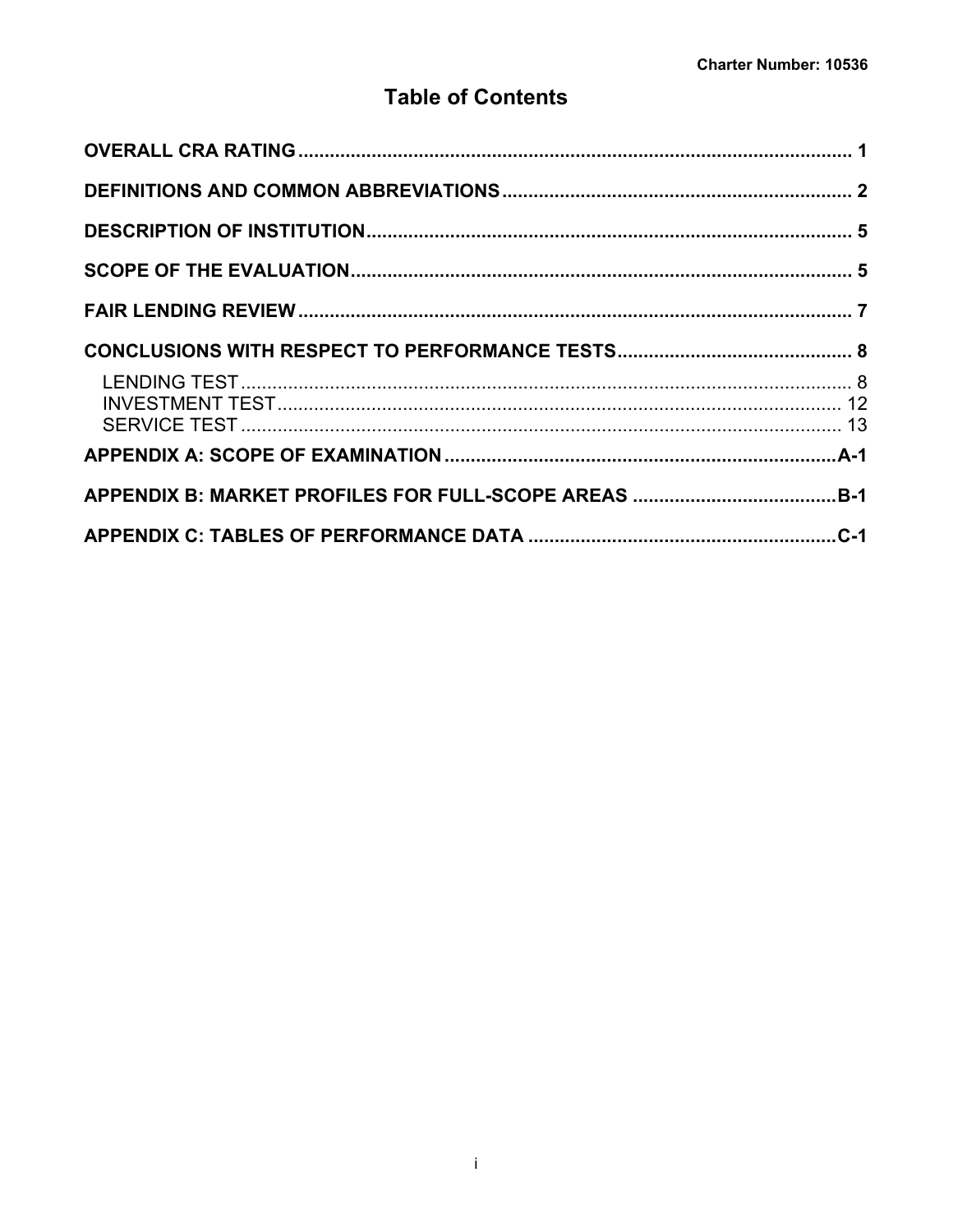# **Overall CRA Rating**

<span id="page-2-0"></span>**Institution's CRA Rating**: This institution is rated **Outstanding**.

The following table indicates the performance level of **The Conway National Bank** with respect to the Lending, Investment, and Service Tests:

[*Indicate the performance level under each criterion by marking an "X" in the appropriate row.*]

|                           | (Name of Depository Institution)<br><b>Performance Tests</b> |                        |                     |  |  |  |  |  |  |  |
|---------------------------|--------------------------------------------------------------|------------------------|---------------------|--|--|--|--|--|--|--|
| <b>Performance Levels</b> | Lending Test*                                                | <b>Investment Test</b> | <b>Service Test</b> |  |  |  |  |  |  |  |
| Outstanding               |                                                              |                        |                     |  |  |  |  |  |  |  |
| <b>High Satisfactory</b>  |                                                              |                        |                     |  |  |  |  |  |  |  |
| Low Satisfactory          |                                                              |                        |                     |  |  |  |  |  |  |  |
| Needs to Improve          |                                                              |                        |                     |  |  |  |  |  |  |  |
| Substantial Noncompliance |                                                              |                        |                     |  |  |  |  |  |  |  |

\* The lending test is weighted more heavily than the investment and service tests when arriving at an overall rating.

The major factors that support this rating include:

- CNB's lending activity is excellent in the Myrtle Beach MSA.
- CNB made a substantial majority of its Home Mortgage Disclosure Act (HMDA) and small loans to businesses inside the Assessment Areas (AAs).
- CNB's overall geographic distribution of loans is good.
- CNB's lending to borrowers of different income levels is excellent for small business loans and good for HMDA loans.
- Based on the limited community development (CD) investment opportunities in the bank's AAs, the level of CD investments is good.
- CNB's delivery systems are reasonably accessible to geographies and individuals of different income levels. Given the available CD opportunities, the bank's level of CD services is excellent. The excellent level of CD services had a positive impact on the Service Test rating.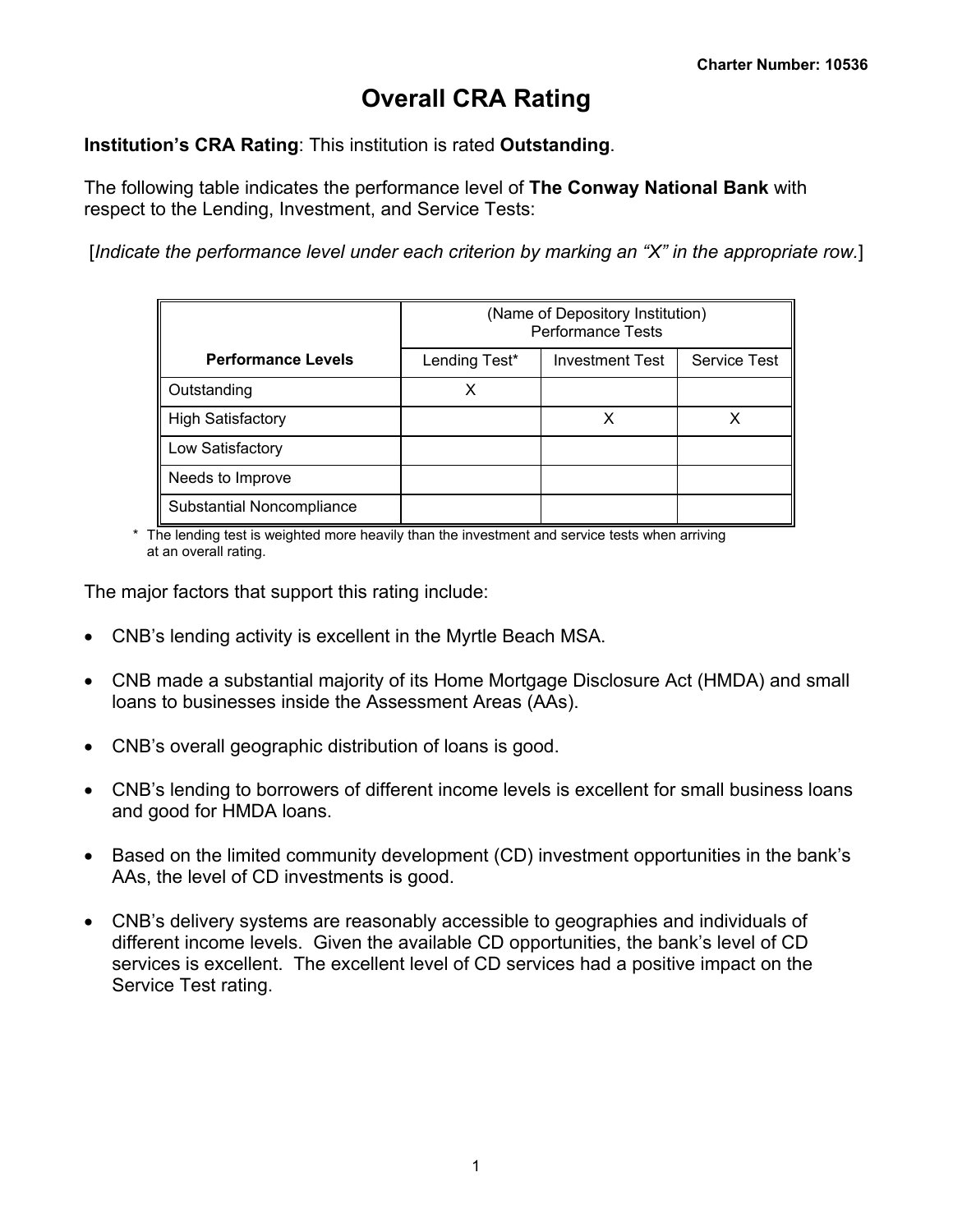# **Definitions and Common Abbreviations**

<span id="page-3-0"></span>The following terms and abbreviations are used throughout this performance evaluation, including the CRA tables. The definitions are intended to provide the reader with a general understanding of the terms, not a strict legal definition.

**Affiliate:** Any company that controls, is controlled by, or is under common control with another company. A company is under common control with another company if the same company directly or indirectly controls both companies. A bank subsidiary is controlled by the bank and is, therefore, an affiliate.

**Aggregate Lending:** The number of loans originated and purchased by all reporting lenders in specified income categories as a percentage of the aggregate number of loans originated and purchased by all reporting lenders in the MA/assessment area.

**Block Numbering Area (BNA):** A statistical subdivision of a county for grouping and numbering blocks in non-metropolitan counties where local census statistical area committees have not established census tracts. A BNA does not cross county lines.

**Census Tract (CT):** A small subdivision of metropolitan and other densely populated counties. Census tract boundaries do not cross county lines; however, they may cross the boundaries of metropolitan areas. Census tracts usually have between 2,500 and 8,000 persons, and their physical size varies widely depending upon population density. Census tracts are designed to be homogeneous with respect to population characteristics, economic status, and living conditions to allow for statistical comparisons.

**Community Development:** Affordable housing (including multifamily rental housing) for lowor moderate-income individuals; community services targeted to low- or moderate-income individuals; activities that promote economic development by financing businesses or farms that meet the size eligibility standards of the Small Business Administration's Development Company or Small Business Investment Company programs (13 CFR 121.301) or have gross annual revenues of \$1 million or less; or, activities that revitalize or stabilize low- or moderateincome geographies.

**Community Reinvestment Act (CRA):** the statute that requires the OCC to evaluate a bank's record of meeting the credit needs of its local community, consistent with the safe and sound operation of the bank, and to take this record into account when evaluating certain corporate applications filed by the bank.

**Consumer Loan(s):** A loan(s) to one or more individuals for household, family, or other personal expenditures. A consumer loan does not include a home mortgage, small business, or small farm loan. This definition includes the following categories: motor vehicle loans, credit card loans, home equity loans, other secured consumer loans, and other unsecured consumer loans.

**Family:** Includes a householder and one or more other persons living in the same household who are related to the householder by birth, marriage, or adoption. The number of family households always equals the number of families; however, a family household may also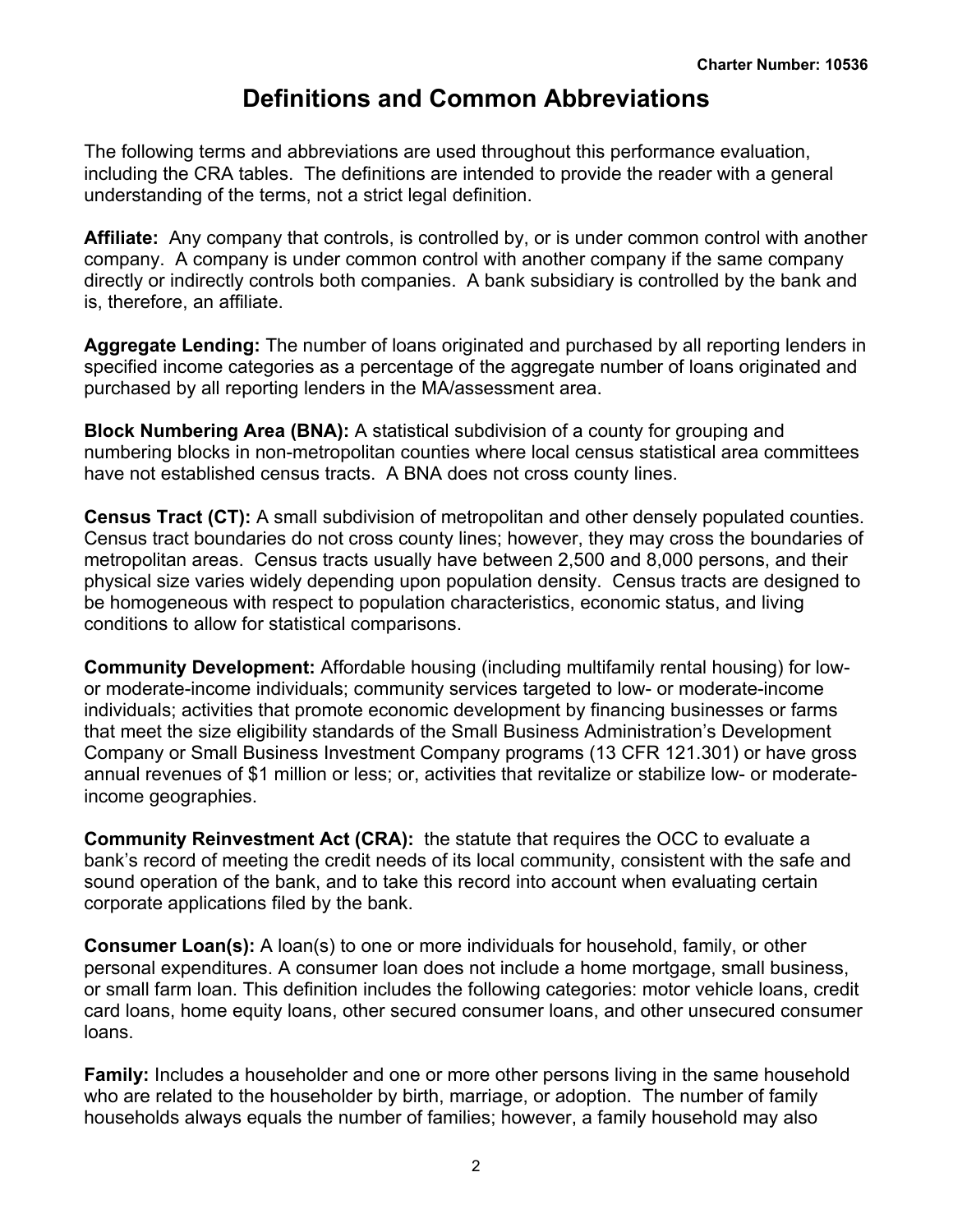include non-relatives living with the family. Families are classified by type as either a marriedcouple family or other family, which is further classified into 'male householder' (a family with a male household and no wife present) or 'female householder' (a family with a female householder and no husband present).

**Full Review:** Performance under the Lending, Investment, and Service Tests is analyzed considering performance context, quantitative factors (e.g., geographic distribution, borrower distribution, and total number and dollar amount of investments), and qualitative factors (e.g., innovativeness, complexity, and responsiveness).

**Geography:** A census tract or a block numbering area delineated by the United States Bureau of the Census in the most recent decennial census.

**Home Mortgage Disclosure Act (HMDA):** The statute that requires certain mortgage lenders that do business or have banking offices in a metropolitan area to file annual summary reports of their mortgage lending activity. The reports include such data as the race, gender, and the income of applications, the amount of loan requested, and the disposition of the application (e.g., approved, denied, and withdrawn).

**Home Mortgage Loans:** such loans include home purchase and home improvement loans, as defined in the HMDA regulation. This definition also includes loans for multifamily (five or more families) dwellings, loans for the purchase of manufactured homes and refinancing of home improvement and home purchase loans.

**Household:** Includes all persons occupying a housing unit. Persons not living in households are classified as living in group quarters. In 100 percent tabulations, the count of households always equals the count of occupied housing units.

**Limited Review:** Performance under the Lending, Investment, and Service Tests is analyzed using only quantitative factors (e.g., geographic distribution, borrower distribution, total number and dollar amount of investments, and branch distribution).

**Low-Income:** Individual income that is less than 50 percent of the area median income, or a median family income that is less than 50 percent, in the case of a geography.

**Market Share:** The number of loans originated and purchased by the institution as a percentage of the aggregate number of loans originated and purchased by all reporting lenders in the MA/assessment area.

**Median Family Income (MFI):** The median income determined by the U.S. Census Bureau every ten years and used to determine the income level category of geographies. Also, the median income determined by the Department of Housing and Urban Development annually that is used to determine the income level category of individuals. For any given area, the median is the point at which half of the families have income above it and half below it.

**Metropolitan Area (MA):** Any primary metropolitan area (PMA), metropolitan area (MA), or consolidated metropolitan area (CMA), as defined by the Office of Management and Budget, with a population of 250,000 or more, and any other area designated as such by the appropriate federal financial supervisory agency.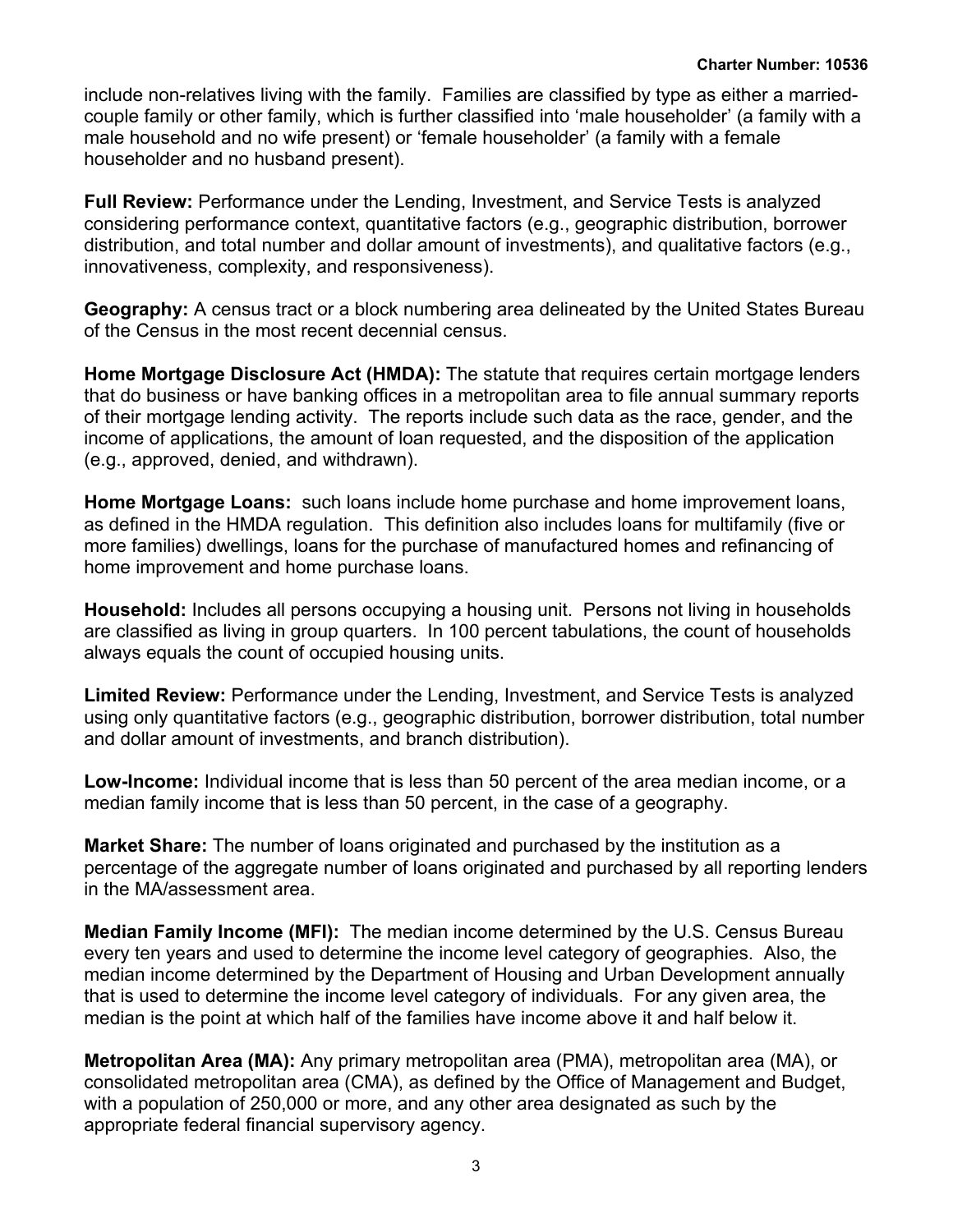**Middle-Income:** Individual income that is at least 80 percent and less than 120 percent of the area median income, or a median family income that is at least 80 percent and less than 120 percent, in the case of a geography

**Moderate-Income:** Individual income that is at least 50 percent and less than 80 percent of the area median income, or a median family income that is at least 50 percent and less than 80 percent, in the case of a geography.

**Multifamily:** Refers to a residential structure that contains five or more units**.**

**Other Products:** Includes any unreported optional category of loans for which the institution collects and maintains data for consideration during a CRA examination. Examples of such activity include consumer loans and other loan data an institution may provide concerning its lending performance.

**Owner-Occupied Units:** Includes units occupied by the owner or co-owner, even if the unit has not been fully paid for or is mortgaged.

**Qualified Investment:** A qualified investment is defined as any lawful investment, deposit, membership share, or grant that has as its primary purpose community development.

**Rated Area:** A rated area is a state or multi-state metropolitan area. For an institution with domestic branches in only one state, the institution's CRA rating would be the state rating. If an institution maintains domestic branches in more than one state, the institution will receive a rating for each state in which those branches are located. If an institution maintains domestic branches in two or more states within a multi-state metropolitan area, the institution will receive a rating for the multi-state metropolitan area.

**Small Loan(s) to Business(es):** A loan included in 'loans to small businesses' as defined in the Consolidated Report of Condition and Income (Call Report) and the Thrift Financial Reporting (TFR) instructions. These loans have original amounts of \$1 million or less and typically are either secured by nonfarm or nonresidential real estate or are classified as commercial and industrial loans. However, thrift institutions may also exercise the option to report loans secured by nonfarm residential real estate as "small business loans" if the loans are reported on the TFR as nonmortgage, commercial loans.

**Small Loan(s) to Farm(s):** A loan included in 'loans to small farms' as defined in the instructions for preparation of the Consolidated Report of Condition and Income (Call Report). These loans have original amounts of \$500,000 or less and are either secured by farmland, or are classified as loans to finance agricultural production and other loans to farmers.

**Tier One Capital:** The total of common shareholders' equity, perpetual preferred shareholders' equity with non-cumulative dividends, retained earnings and minority interests in the equity accounts of consolidated subsidiaries.

**Upper-Income:** Individual income that is more than 120 percent of the area median income, or a median family income that is more than 120 percent, in the case of a geography.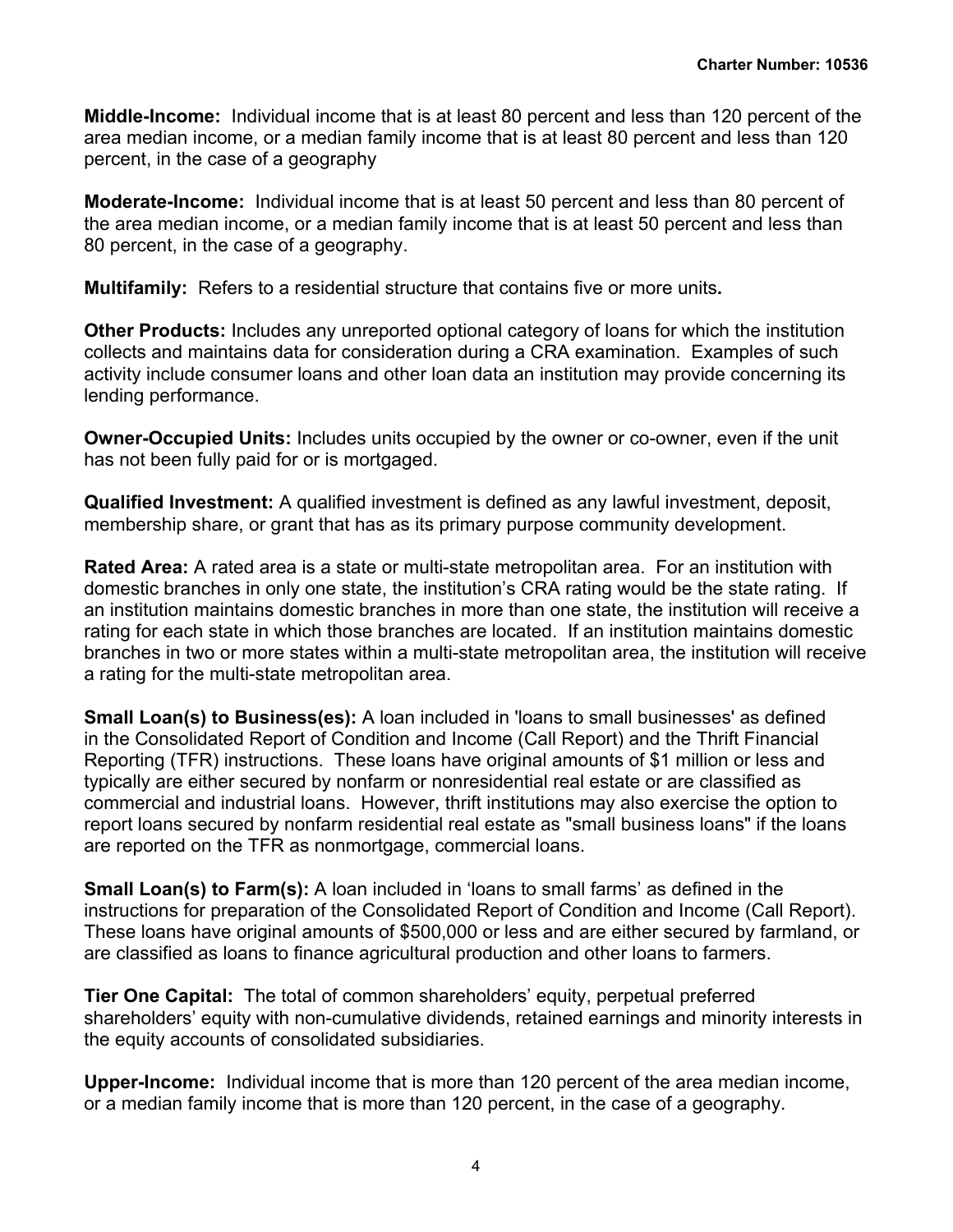# **Description of Institution**

<span id="page-6-0"></span>The Conway National Bank (CNB) is an intrastate bank headquartered in Conway, South Carolina. As of September 30, 2003, CNB had total assets of \$616 million. The bank operates 12 offices and 12 automated teller machines (ATMs) located in Horry and Georgetown counties.

CNB is wholly-owned by CNB Corporation, Inc., a one-bank holding company also headquartered in Conway, South Carolina. CNB has not been involved in any merger or acquisition activity during this evaluation period. As of September 30, 2003 CNB Corporation had total assets of \$616 million.

CNB offers a full range of products and services. Loan product categories include agricultural, commercial, consumer, second mortgage real estate, 1-4 family residential real estate, and multi-family loans. As of September 30, 2003, loans totaled \$339 million and deposits totaled \$517 million. Loans represent 55% of total assets. The distribution of the bank's loan portfolio is as follows: Commercial (includes commercial real estate) (55%); 1-4 family residential real estate properties (35%); consumer loans (9%); other loans (1%); and farm loans (1%). As indicated by the bank's loan mix, CNB is primarily a small business lender. Small farm lending is not a significant product for the bank.

CNB's Tier 1 capital is \$59 million and their Tier 1 Capital to risk weighted assets equals 16%. CNB also provides brokerage services, which has no impact on the bank's CRA performance. There are no legal, financial or other factors that would prevent the bank from meeting the credit needs of the community. CNB's CRA performance was rated "Outstanding" in the last public evaluation dated November 14, 2000.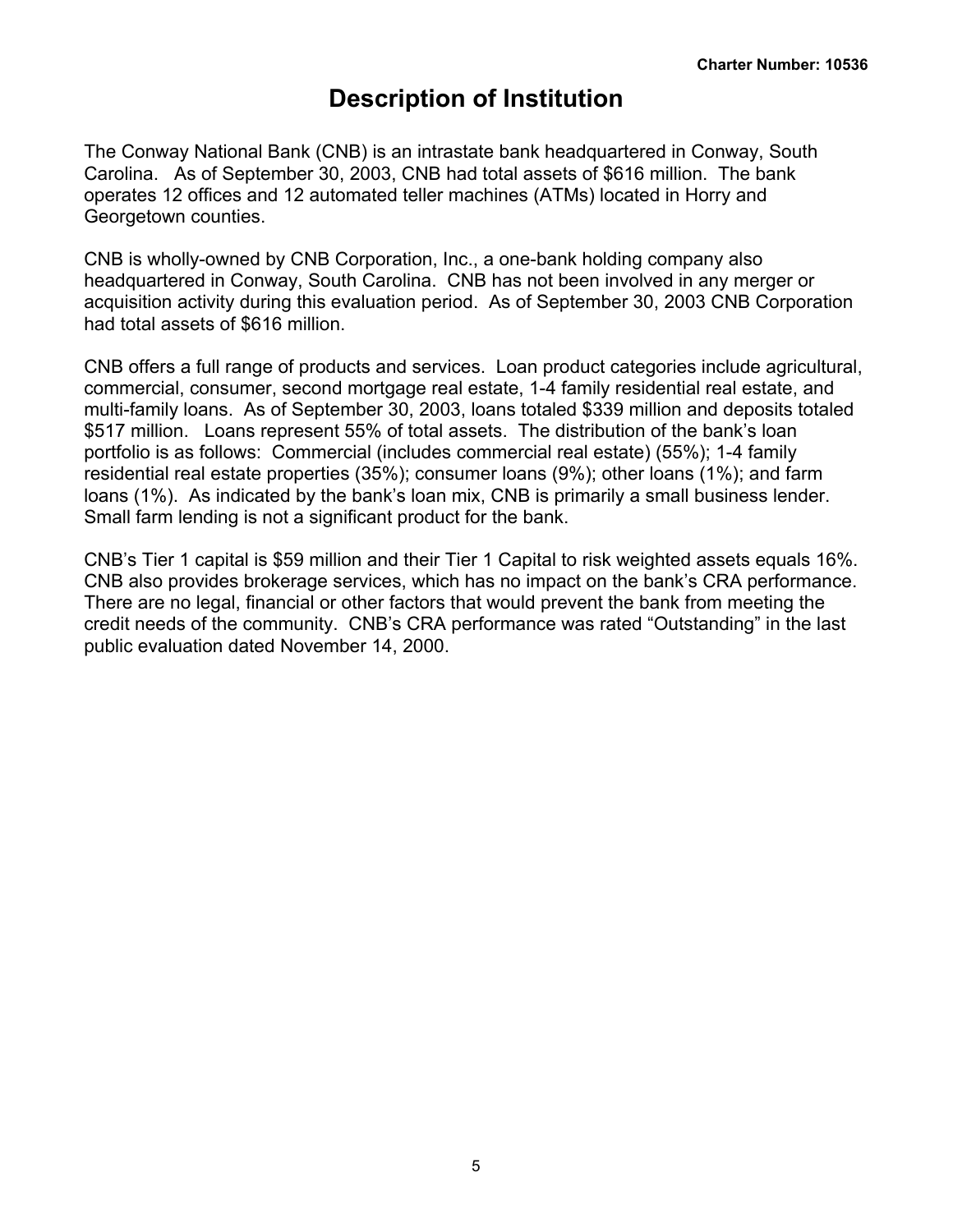# **Scope of the Evaluation**

### <span id="page-7-0"></span>**Evaluation Period/Products Evaluated**

This Performance Evaluation assessed the bank's performance under the Lending, Investment, and Services Tests. In evaluating the bank's lending performance, we reviewed CNB's small loans to businesses and residential mortgage loans subject to filing under HMDA. The evaluation period for the Lending Test is January 1, 2000 through December 31, 2002. For CD loans and the Investment and Service Tests, the evaluation period is November 15, 2000 through January 26, 2004.

#### **Data Integrity**

Prior to this CRA examination, we verified that CNB's processes and internal controls for collecting, verifying, and reporting the HMDA and CRA loan data were unchanged since our last CRA exam in 2000. During the 2000 CRA examination, we found the data made available to the public to be reliable and accurate. As a result, we concluded this evaluation of the lending test is based on accurate data. In addition, CD loans, services and investments provided by management were reviewed to ensure they qualified as CD as defined by the regulation. Some items submitted by CNB for consideration were excluded from this evaluation because they did not meet the definition or purpose of CD.

#### **Selection of Areas for Full-Scope Review**

The Myrtle Beach MSA (Horry County) was selected for a full-scope review as it comprises a substantial share of CNB's branches and business. As of September 30, 2003 96% of deposits and 93% of loans are in this AA.

#### **Ratings**

The bank's overall rating is based primarily on the performance for the Myrtle Beach AA. In determining the conclusions for the Lending Test, the distribution of loans by borrower income level received more weight than the distribution of loans by geography. Only 18% of the geographies are low- or moderate-income. Therefore, the distribution of loans by geography is not meaningful. In terms of loan products, small loans to businesses received the vast majority of the weight. CNB's lending focus is centered on small loans to businesses. During this evaluation period, 83% of the bank's CRA related loans were small loans to businesses. As a result, the conclusions for the Lending Test were primarily based on the bank's loans to small businesses lending performance.

## **Other**

During this examination, we contacted three community organizations and reviewed two other community contacts conducted prior to this examination. The types of organizations contacted during this examination included a local affordable housing organization, a city administrator, and an economic development organization. Based on these discussions, we identified the following credit needs: start-up loans for small businesses in metropolitan and rural areas, infrastructure development in rural areas, as well as affordable housing (1-4 family residential).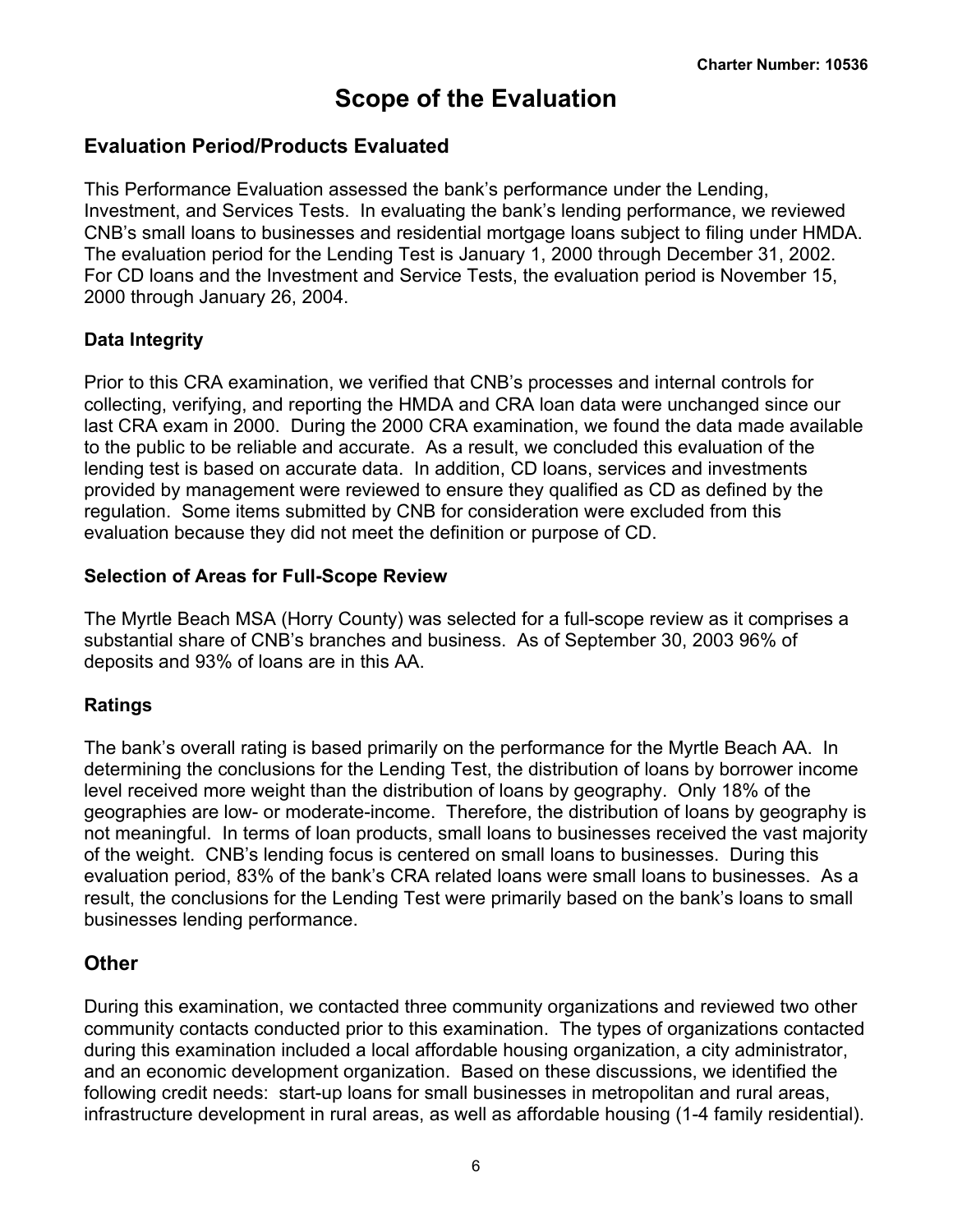<span id="page-8-0"></span>In addition, we identified needs for the following services: credit counseling, low cost financial services, financial literacy and budget counseling for consumers and small businesses, as well as predatory and subprime lending education.

The opportunity to make CD loans and investments is limited in Horry County. During this review, we did not identify any Small Business Investment Corporations (SBIC's), Community Development Corporations (CDC's), or Community Development Financial Institutions (CDFI's) in the bank's AA. We identified one small business development center and a local downtown revitalization organization in Conway.

# **Fair Lending Review**

We found no evidence of illegal discrimination or other illegal credit practices.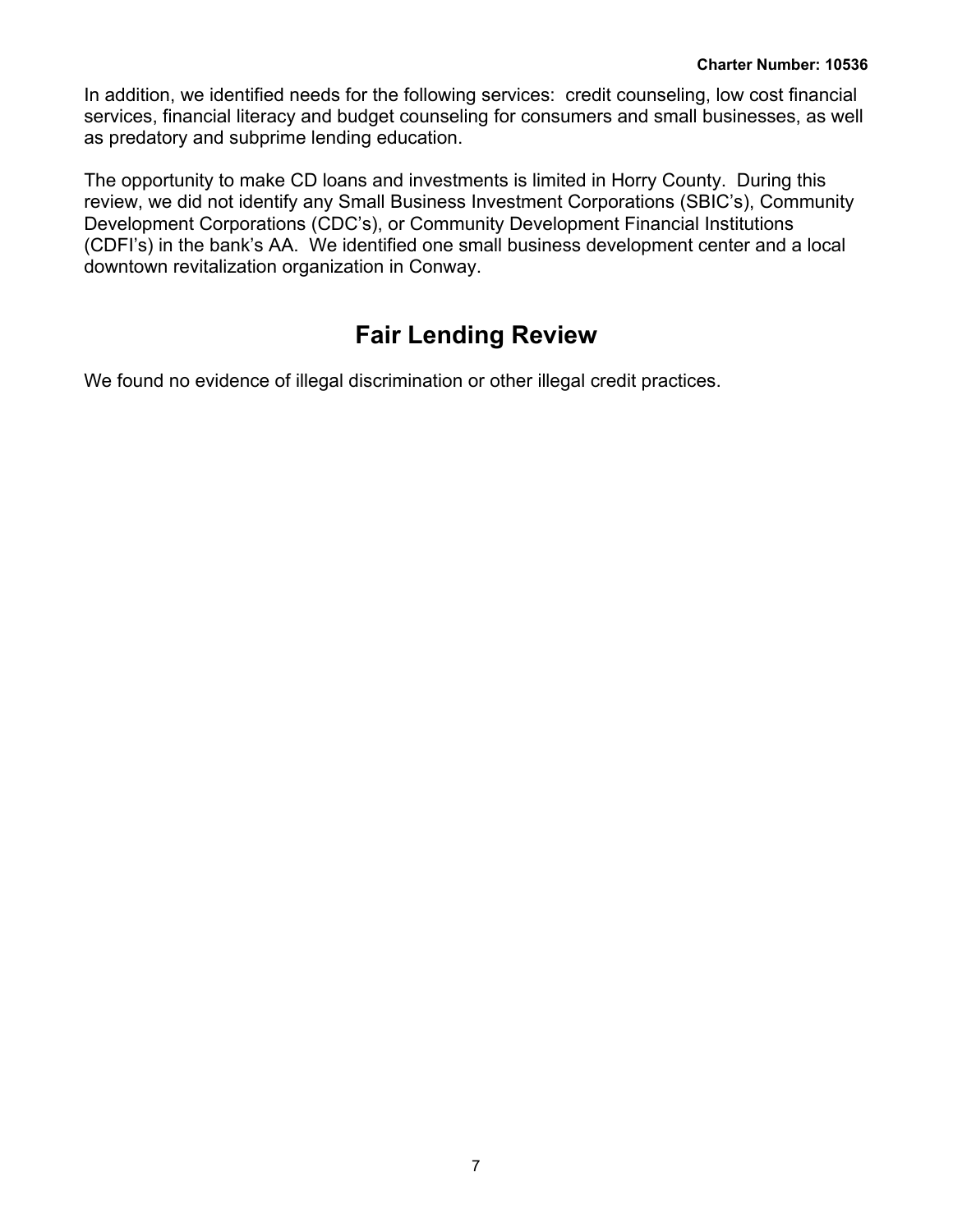# **Conclusions with Respect to Performance Tests**

# <span id="page-9-0"></span>**LENDING TEST**

## **Conclusions for Areas Receiving Full-Scope Reviews**

The bank's performance under the lending test is rated "Outstanding". Based on a full-scope review in the Myrtle Beach AA, the bank's performance is excellent.

## **Lending Activity**

Refer to Table 1 Lending Volume in appendix C for the facts and data used to evaluate the bank's lending activity.

In the Myrtle Beach AA, 83% of the number and 79% in the dollar amount of CNB's loans originated during the evaluation period were to small businesses. Residential mortgage loans comprised the majority of the remaining loans at 13% by number and 19% by dollar amount. Among home mortgage loans, CNB's product distribution was as follows: 46% home purchase; 38% refinance loans; and 16% home improvement. The remaining 0.5% are loans for multi-family dwellings. Small loans to farms is not a significant product line for CNB. Agricultural lending represented only 3% of the number and 2% of the dollar volume of loans originated during the period.

CNB's lending activity in the Myrtle Beach AA is excellent. CNB has a 14% market share of total deposits and ranks third in comparison to 18 financial institutions in the Horry County AA. Based on 2002 aggregate CRA data, CNB ranks as the leader in small business lending with a market share of 24%. In 2002, CNB made 2,519 small loans to businesses versus the number 2 ranked institution that made 1,584 loans (15% market share).

Based on 2002 HMDA aggregate data, CNB is ranked number 9 in the overall volume of HMDA lending with a market share of 3%. In terms of individual HMDA products, CNB is the twelfth largest originator of home purchase loans (3%), the fourteenth largest originator of refinance loans (2%) and the largest originator of home improvement loans (31%). CNB's multi-family mortgage lending is minimal and therefore an analysis of the lending performance for this product would not be meaningful. There are 328 institutions making home mortgage loans throughout the AA.

## **Distribution of Loans by Income Level of the Geography**

The overall geographic distribution of residential mortgage lending in the Myrtle Beach AA is good. The geographic distribution of HMDA loans is good. The geographic distribution of small loans to businesses is good. There were no conspicuous gaps in the bank's lending patterns throughout its AA.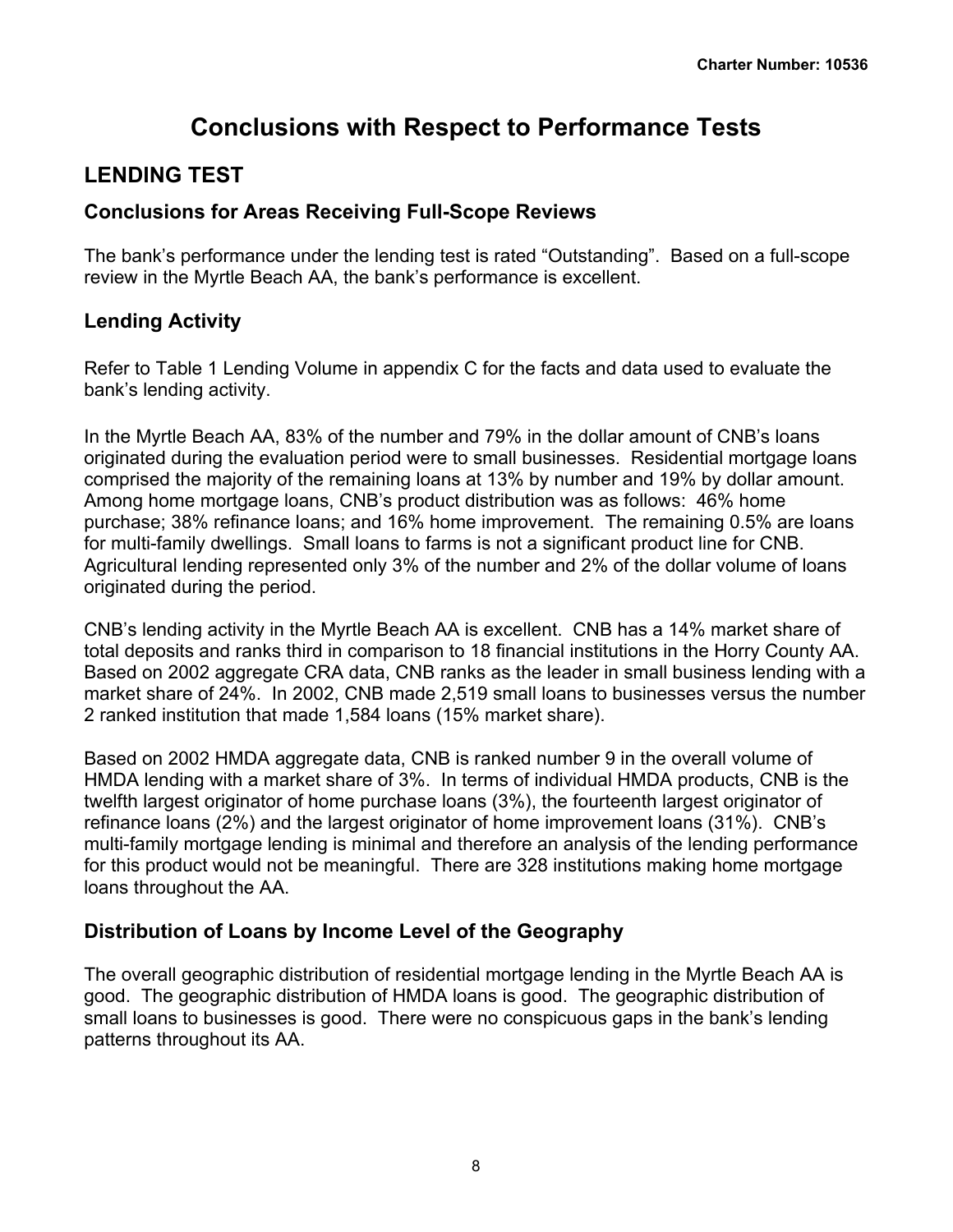We considered the following factors in assessing the bank's lending performance in low- and moderate-income geographies. In low-income geographies, the low level of home mortgage lending is mitigated by the lack of housing stock and income. The low-income geography has 32% of its families living below the poverty level and there are only 610 owner-occupied units.

Tract location and poverty levels contribute the lower performance in moderate-income geographies. Five of the six moderate-income geographies are located in the upper northeastern portion of the county that borders North Carolina. CNB has no branches in these geographies. Refer to the Market Profile section for more information. In addition, the level of families below the poverty level is high in all five geographies. Four of the five geographies have a poverty level between 23% and 31%.

#### *Home Mortgage Loans*

Refer to Tables 2, 3, 4 and 5 in appendix C for the facts and data used to evaluate the geographic distribution of the bank's home mortgage loan originations and purchases.

The geographic distribution of HMDA loans is good.

The overall geographic distribution of *home purchase loans* is good. CNB's lending in lowincome geographies is near to the percentage of owner-occupied units in these tracts. In moderate-income geographies, the percent of home purchase loans is lower than the percent of owner-occupied units in moderate-income tracts. CNB's market share of home purchase lending in the low- and moderate-income census tracts exceeds CNB's overall market share.

CNB's overall geographic distribution in *home improvement loans* is good. CNB's lending in low-income geographies exceeds the percentage of owner-occupied units in low-income tracts. In moderate-income tracts, the percent of home improvement loans to moderateincome tracts is lower than the percent of owner occupied units in these tracts. CNB's market share in the low-income census tracts exceeds CNB's overall market share. In the moderate-income geographies, the bank's market share is lower than its overall market share.

The overall geographic distribution of *refinance loans* is adequate. CNB's percent of refinance loans in low-income geographies is lower than the percentage of owner-occupied units in those areas. In moderate-income geographies, the percent of refinance loans is lower than the percent of owner occupied units in these tracts. CNB's market share in low-income tracts exceeds CNB's overall market share. In the moderate-income geographies, the market share of home improvement lending in these tracts is somewhat lower than CNB's overall market share. Refer to the comments under the Distribution of Loans by Income Level of the Geography section of this document for demographic information and limited lending opportunities.

#### *Small Loans to Businesses*

Refer to Table 6 in appendix C for the facts and data used to evaluate the geographic distribution of the bank's origination/purchase of small loans to businesses.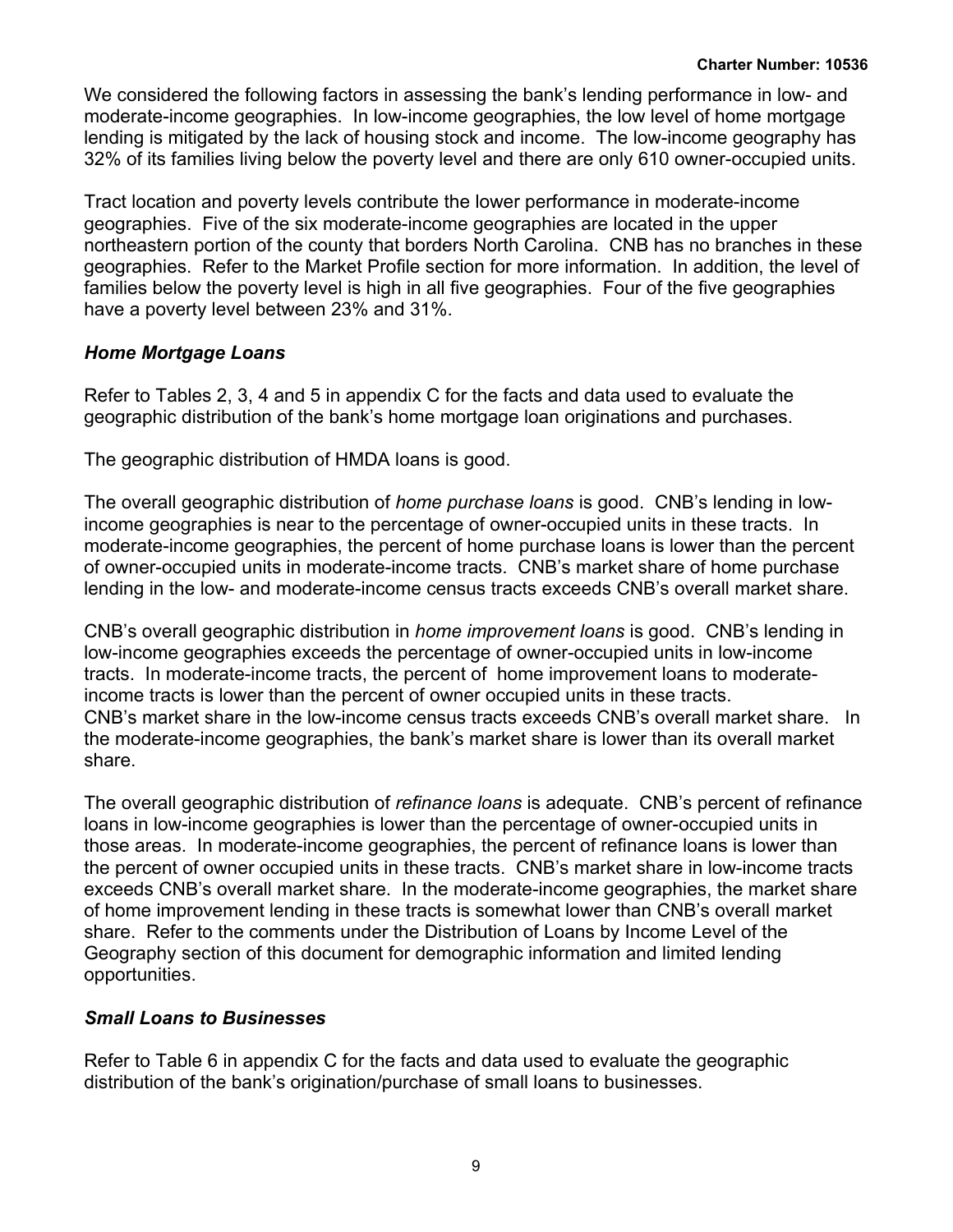The overall geographic distribution of *small loans to businesses* is good. The bank's percent of small loans to businesses in low-income tracts exceeds the percent of businesses located in these tracts. The percent of small loans to businesses in moderate-income tracts is lower than the percent of businesses located in moderate-income tracts. The bank's market share in lowincome tracts exceeds the bank's overall market share. The bank's market share in moderateincome tracts is lower than its overall market share.

#### *Small Loans to Farms*

Refer to Table 7 in appendix C for the facts and data used to evaluate the geographic distribution of the bank's origination/purchase of small loans to farms.

We did not analyze CNB's small loans to farms lending performance. The volume of loans was not significant, representing only 3% of the bank's lending activity. The data is presented in the table for informational purposes only.

## *Lending Gap Analysis*

Reports detailing CNB's lending activity over the evaluation period were reviewed to identify gaps in the geographic distribution of those loans. No unexplained conspicuous gaps were identified. The bank originated small loans to businesses and home mortgage loans in all geographies. This performance had a positive impact on the overall geographic distribution analysis.

#### *Inside/Outside Ratio*

A substantial majority of CNB's small loans to business and home mortgage loans were originated and purchased within its AA during the evaluation period. Overall, 98% of the bank's loans were within their AA. Ninety-eight percent (98%) of small loans to businesses and 96% of home mortgage loans were originated and purchased within their AA. This performance had a positive effect on the overall geographic distribution analysis.

## **Distribution of Loans by Income Level of the Borrower**

The overall distribution of loans by income level in the AA is excellent. The distribution of HMDA loans by borrower income level is good. The distribution of small loans to businesses by revenue size is excellent.

In evaluating the borrower distribution of home mortgage loans, we considered the number of families that live below the poverty level and the barriers that this may have on home ownership. Approximately 12% of the families in the AA live below the poverty level. Based on 1990 census data, 60% of the low-income families live below the poverty level which makes it difficult for them to afford and maintain a home. This factor also effects the bank's ability to make home improvement and refinance loans to these consumers.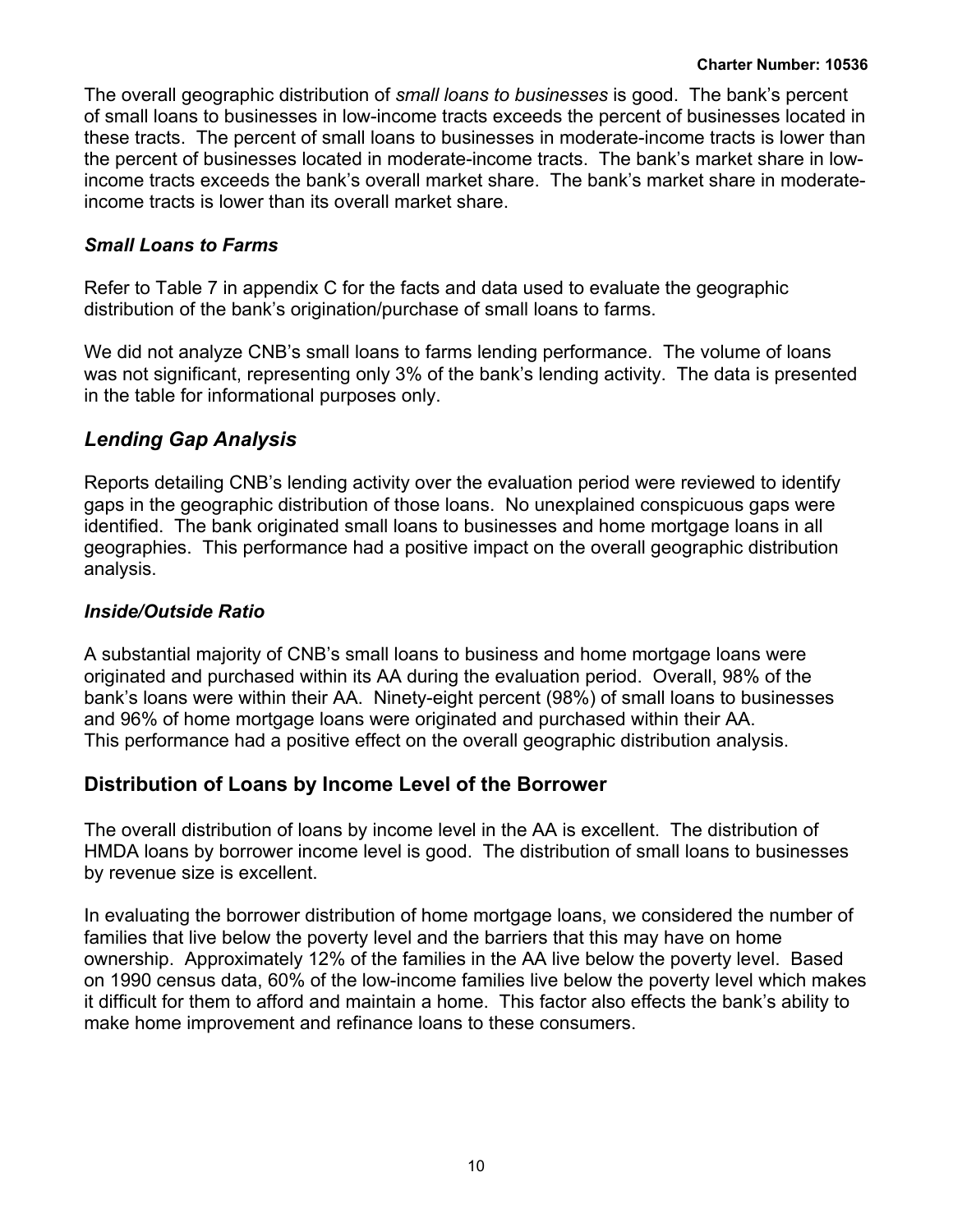#### *Home Mortgage Loans*

Refer to Tables 8, 9, and 10 in appendix C for the facts and data used to evaluate the borrower distribution of the bank's home mortgage loan originations and purchases.

The overall distribution of HMDA loans by borrower income level is good.

The overall distribution of *home purchase loans* by borrower income level is good. CNB's lending to low-income borrowers is lower than the percentage of low-income families residing in the AA. Refer to the comments under the Distribution of Loans by Income Level of the Borrower section of this document for information on poverty levels. CNB's lending to moderate-income borrowers is near the percentage of families residing in the AA. CNB's market share of home purchase loans to low- and moderate-income borrowers exceeds their overall market share.

The overall distribution of *home improvement loans* by borrower income level is good. CNB's lending to low-income borrowers is somewhat lower than the percentage of low-income families residing in the AA. Refer to the comments under the Distribution of Loans by Income Level of the Borrower section of this document for information on poverty levels. CNB's lending to moderate-income borrowers exceeds the percentage of families residing in the AA. CNB's market share to low- and moderate-income borrowers exceeds their overall market share.

The overall distribution of *refinance mortgage loans* by borrower income level is good. CNB's lending to low-income borrowers is lower than the percentage of low-income families residing in the AA. Refer to the comments under the Distribution of Loans by Income Level of the Borrower section of this document for information on poverty levels. CNB's lending to moderate-income borrowers is near the distribution of moderate-income families residing in the AA. CNB's market share to low- and moderate-income borrowers is near their overall market share.

#### *Small Loans to Businesses*

Refer to Table 11 in appendix C for the facts and data used to evaluate the borrower distribution of the bank's origination/purchase of small loans to businesses.

CNB's distribution of small loans to businesses is excellent. Loans to businesses with revenues of \$1 million or less (small businesses) exceeds the percentage of small businesses in the AA. Their market share of small loans to small businesses exceeds their overall market share of small loans to all businesses. In addition, a substantial majority of the bank's small loans to businesses are in loan amounts of \$100 thousand or less.

#### *Small Loans to Farms*

Refer to Table 12 in the appendix C for the facts and data used to evaluate the borrower distribution of the bank's origination/purchase of small loans to businesses.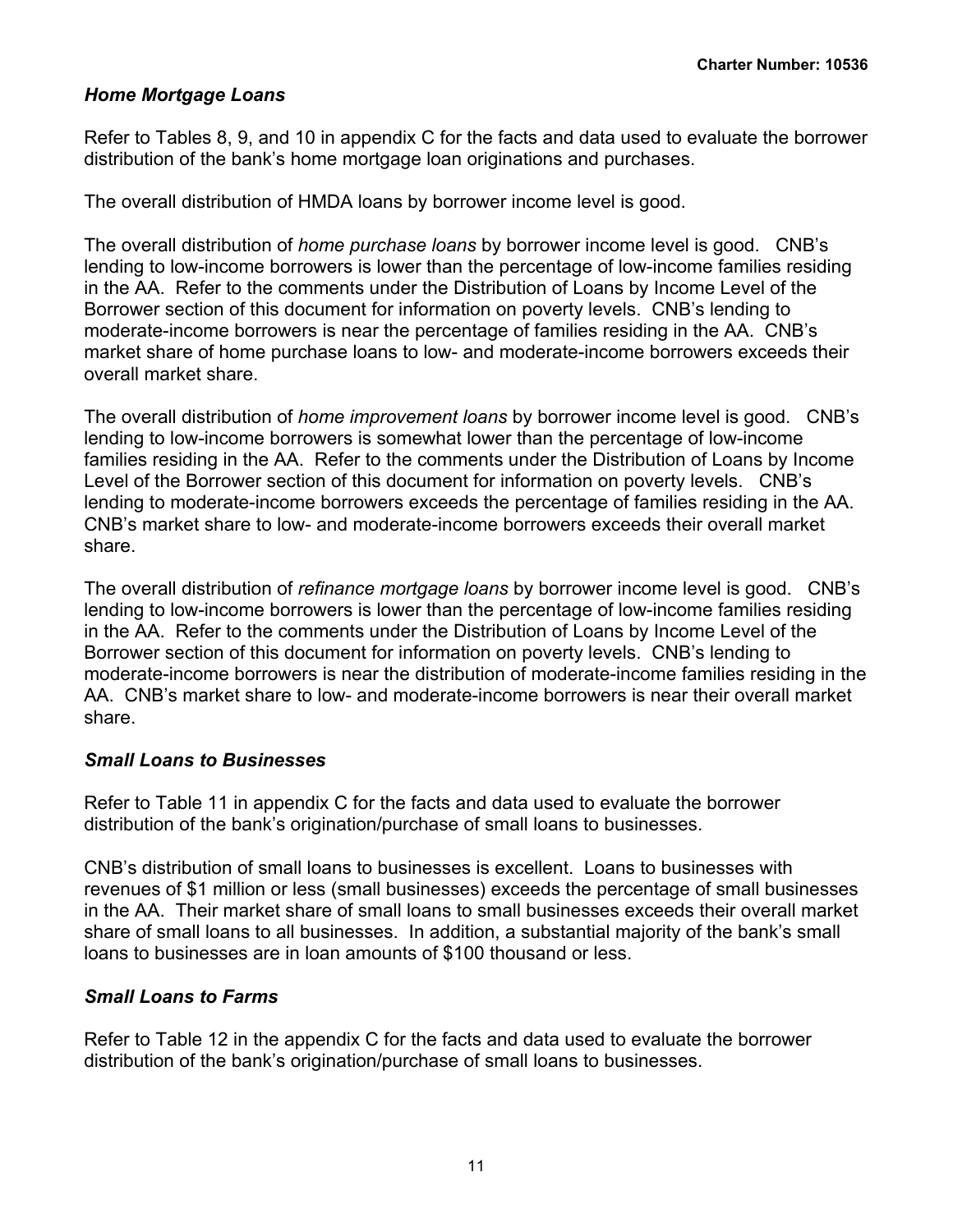<span id="page-13-0"></span>We did not analyze CNB's small loans to farm lending performance. The volume of loans was not significant, representing 3% of the bank's lending activity. The data is presented in the table for informational purposes only.

## **Community Development Lending**

Refer to Table 1 Lending Volume in appendix C for the facts and data used to evaluate the bank's level of community development lending. This table includes all CD loans, including multifamily loans that also qualify as CD loans. In addition, Table 5 includes geographic lending data on all multi-family loans, including those that also qualify as CD loans. Table 5 does not separately list CD loans, however.

The bank originated three CD loans totaling \$1,169,004. Each of these loans provided financing for the purchase of rental units that are located in moderate-income geographies and provide affordable housing for low- and moderate-income residents. The bank's CD lending had a positive effect on the bank's lending test rating.

#### **Product Innovation and Flexibility**

CNB has not used any innovative or flexible loan products during the evaluation period. This had a neutral impact on the Lending Test rating.

## **Conclusions for Areas Receiving Limited-Scope Reviews**

Based on limited-scope reviews, the bank's performance under the Lending Test in the Georgetown AA is not inconsistent with the bank's overall "outstanding" performance under the Lending Test. Refer to Tables 1 through 13 in appendix C for the facts and data that support these conclusions.

## **INVESTMENT TEST**

## **Conclusions for Areas Receiving Full-Scope Reviews**

The bank's performance under the Investment Test is rated "High Satisfactory". Based on full scope reviews, the bank's performance in the Myrtle Beach MSA is good.

Refer to Table 14 in Appendix C for the facts and data used to evaluate the bank's level of qualified investments.

Given the limited community development investment opportunities in the AA, CNB's level of community development investments is good. Refer to the Scope of the Evaluation section of this document for additional information on the available CD opportunities in this AA.

During the evaluation period, CNB made \$334 thousand in qualified investments. Of this total, \$224 thousand consists of an investment in a mutual fund as discussed on the next page. This investment is not considered complex; however, it is innovative and is responsive to an identified credit need in the AA (affordable housing).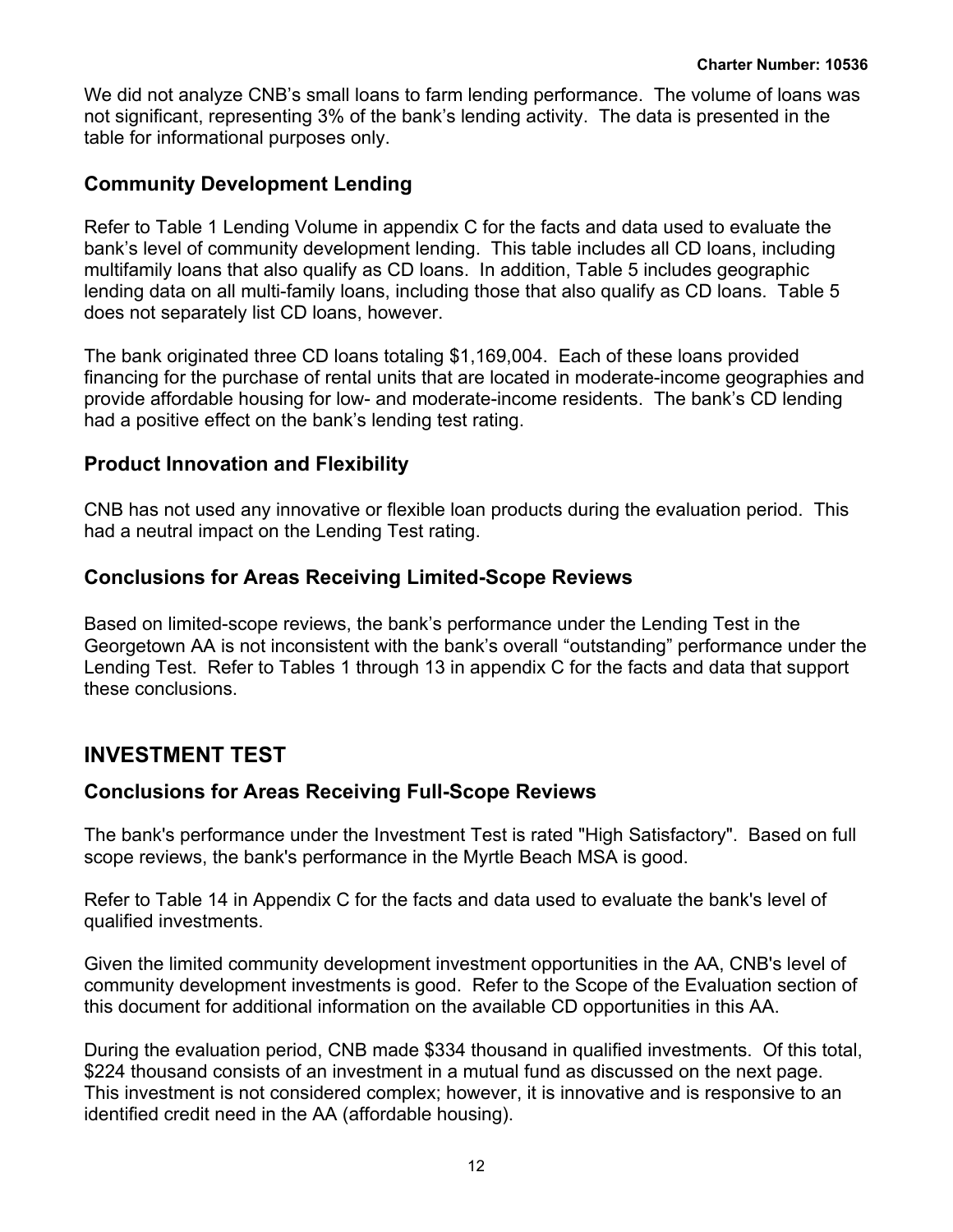<span id="page-14-0"></span> CRA Investment Fund - In October 2001, CNB made an additional investment of \$224 thousand into a mutual fund. This fund was initiated nationwide in June 1999. It is an innovative concept that allows geographical areas with a limited supply of bank CRAqualified investment opportunities to make investments via the purchase of shares in a CRA-dedicated mutual fund. The fund identifies qualified investments in the AA, purchases them, and designates them to the bank. The fund gives banks the ability to specifically direct underlying securities that will be located within their AA. In October 2001, the fund purchased \$224 thousand of a Freddie Mac pool and designated it to the bank. The pool is secured by two low-income apartment complexes located in Horry County.

The remaining \$110 thousand consists of qualified grants and donations to CD organizations that supported community services or affordable housing for low- or moderate-income individuals or which stabilized or revitalized a moderate-income area. These investments were not considered innovative in nature but were responsive to identified needs in the community.

CNB also had one prior period investment with \$89 thousand outstanding at January 26, 2004. In November 2000, the CRA Investment Fund described above purchased \$250 thousand of a FNMA pool and designated it to the bank. The FNMA pool is secured by the Legacy Apartments, a low-income housing tax credit project located in Conway. The investment continues to have a positive impact on the community by providing low- and moderate-income housing.

### **Conclusions for Area Receiving Limited-Scope Reviews**

Based on the limited-scope review, the bank's performance under the Investment Test in Georgetown County is weaker than the bank's overall High Satisfactory performance under the Investment Test for the bank as a whole. This level of performance is due to the bank's limited presence in this market (branch has been open only 3 years), heavy competition in the area, and limited investment opportunities within the AA. This does not have a material impact on the overall Investment Test rating. Refer to Table 14 in Appendix C for the facts and data that support these conclusions.

## **SERVICE TEST**

## **Conclusions for Areas Receiving Full-Scope Reviews**

The bank's performance under the Service Test is rated High Satisfactory. Based on a fullscope review, the bank's performance is good.

## **Retail Banking Services**

Refer to Table 15 in appendix C for the facts and data used to evaluate the distribution of the bank's branch delivery system and branch openings and closings.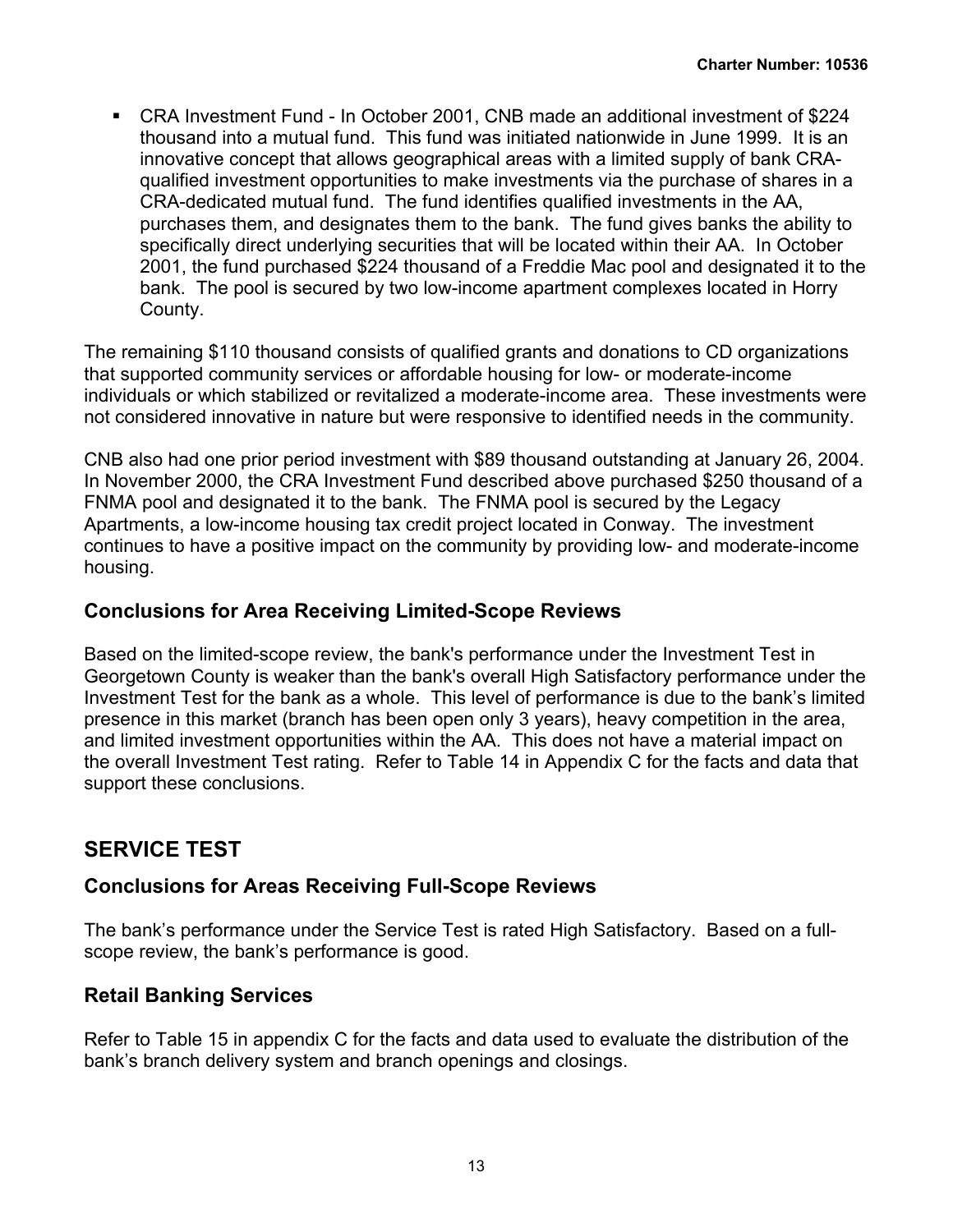CNB's retail delivery systems are reasonably accessible to geographies and individuals of different income levels throughout the AA. CNB operates 11 branches and 11 ATM's throughout the Myrtle Beach MSA. The bank offers a full range of services at each branch and accepts deposits at all ATM's. Banking services and hours of operation are the same for each branch. During our evaluation period, the bank opened 1 branch in an upper census tract.

The Myrtle Beach MSA has 1 low-income geography (census tract 704) located near downtown Conway. CNB does not have a branch in this geography; however, only 3% of the population resides in this tract and there are other CNB branches reasonably accessible to this low-income area. CNB has 4 branches located in the adjacent downtown census tracts of 702 and 703. Three of the four branches are located within 1 mile of the low-income geography.

The percent of the bank's branches in moderate-income geographies (8%) is lower than the percent of the population (15%) that reside in these areas. The AA has 6 moderate-income geographies. The bank has 1 branch in a moderate-income geography located in the southern part of the county. The other 5 geographies are located in the northeastern part of the county. These geographies are located approximately 20 miles from the closest CNB branch. Several other financial institutions are located in these geographies. Refer to the Market Profile section of this document for further information. Even though CNB does not have a deep branch penetration in moderate-income geographies, the bank originates a fair amount of loans in these tracts.

During the evaluation period, the bank partnered with the American Center for Credit Education (ACCE) to offer graduates of their credit education program enhancements to their savings or checking accounts. Customer service personnel receive training to refer denials to ACCE. The bank provides a \$5 initial deposit and initial order of basic checks at no charge. The bank will credit the cost of the course back to the customer after 12 months if there are no insufficient check charges associated with the customer's account.

## **Community Development Services**

The level of community development services provided is excellent based on the number of employees participating and number of organizations benefiting. Refer to the demographic profile section of this document for additional information on the available CD opportunities in this AA. The types of services provided are not innovative in nature but responsive to the needs of the community. During this evaluation period, 19 employees worked with 14 organizations pursuing a variety of initiatives targeted at LMI areas and individuals. These services addressed community development needs such as technical assistance, providing budgeting courses, and credit education as well as affordable housing assistance to LMI areas or individuals. Financial services provided to the community include the following:

- Functioning as a Board member, President, and Treasurer for several organizations that provided CD services to low- and moderate-income individuals;
- Providing credit counseling and financial literacy education to multiple community organizations targeted to low- and moderate-income individuals; and
- Serving on the Board of Directors and/or underlying committees for a community small business development center and two local housing authorities.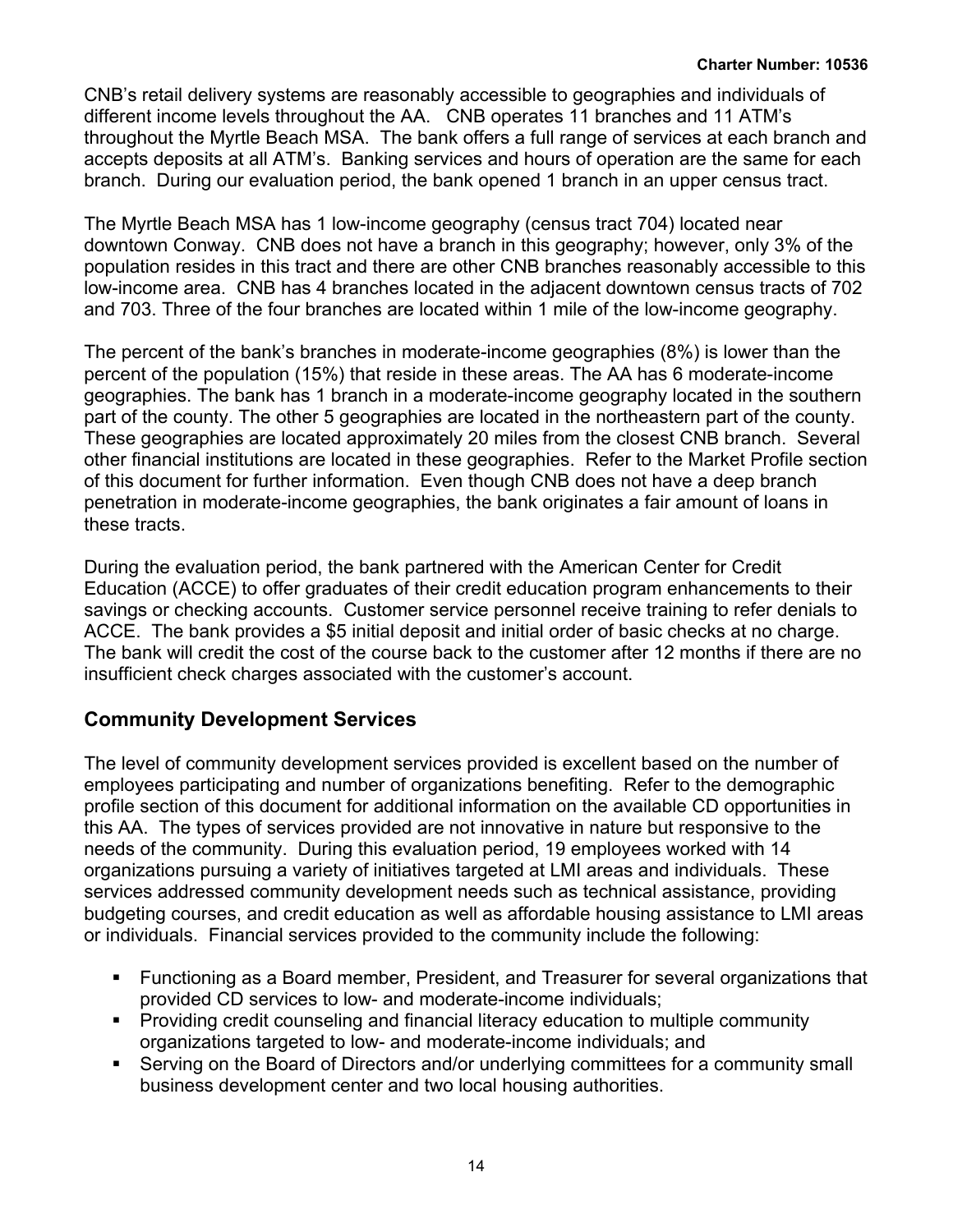CNB has taken an active role in developing programs to identify community development needs and providing the services to meet those needs. In addition, employees have demonstrated a commitment to community development by actively participating in several community development qualified organizations. As a result, these efforts have had a positive impact on the bank's overall Service Test rating.

#### **Conclusions for Areas Receiving Limited-Scope Reviews**

Based on the limited-scope review, the bank's performance under the Service Test in Georgetown County is weaker than the bank's overall High Satisfactory performance under the Service Test for the bank as a whole. This level of performance is due to the bank's limited presence in this market (branch has been open only 3 years) and limited CD services within the AA. This does not have a substantial impact on the overall Service Test rating. Refer to Table 15 in Appendix C for the facts and data that support these conclusions.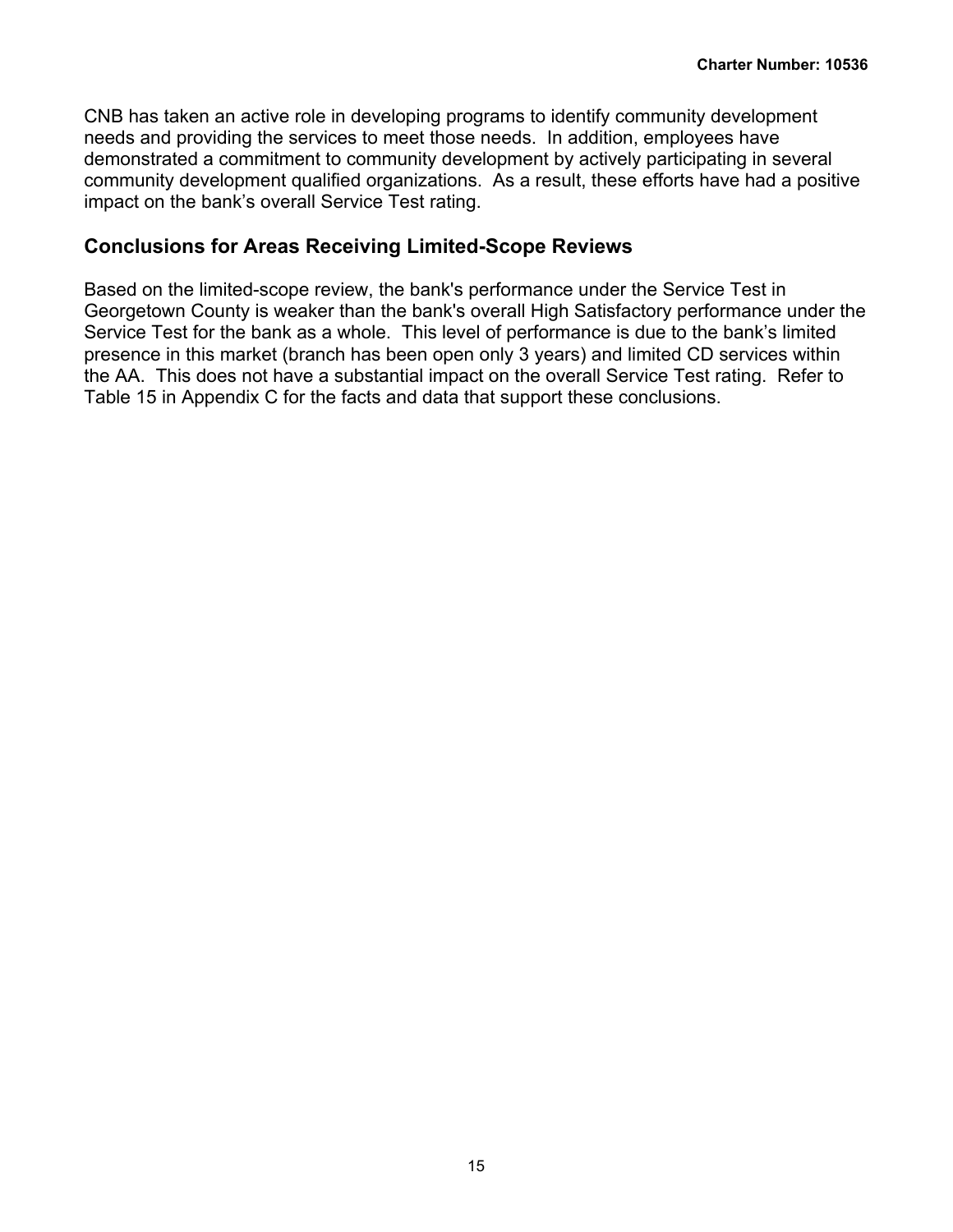# **Appendix A: Scope of Examination**

<span id="page-17-0"></span>The following table identifies the time period covered in this evaluation, affiliate activities that were reviewed, and loan products considered. The table also reflects the metropolitan and non-metropolitan areas that received comprehensive examination review (designated by the term "full-scope") and those that received a less comprehensive review (designated by the term "limited-scope").

| <b>Time Period Reviewed</b>                              | Investment and Service Tests and | Lending Test (excludes CD Loans): (01/01/2000 to 12/31/2002)<br>CD Loans: (11/15/2000 to 01/26/2004) |
|----------------------------------------------------------|----------------------------------|------------------------------------------------------------------------------------------------------|
| <b>Financial Institution</b>                             |                                  | <b>Products Reviewed</b>                                                                             |
| The Conway National Bank (CNB)<br>Conway, South Carolina |                                  | <b>Small Loans to Businesses</b><br><b>HMDA</b><br>CD Loans                                          |
| Affiliate(s)                                             | <b>Affiliate</b><br>Relationship | <b>Products Reviewed</b>                                                                             |
| <b>NONE</b>                                              |                                  |                                                                                                      |
| List of Assessment Areas and Type of Examination         |                                  |                                                                                                      |
| <b>Assessment Area</b>                                   | <b>Type of Exam</b>              | <b>Other Information</b>                                                                             |
| Myrtle Beach MSA #5330<br>Georgetown County              | Full-Scope<br>Limited-Scope      |                                                                                                      |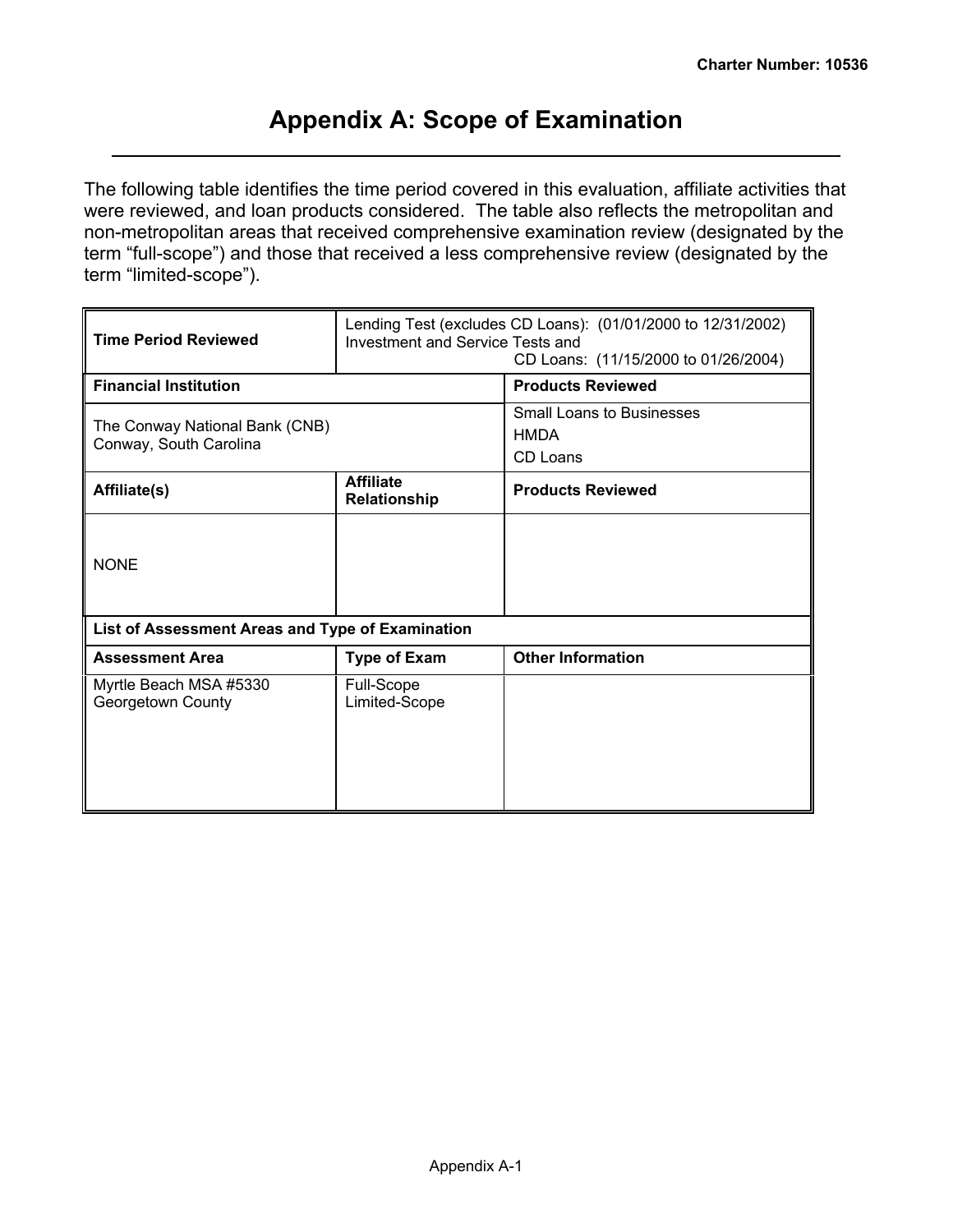# <span id="page-18-0"></span>**Appendix B: Market Profiles for Full-Scope Areas**

# **Table of Contents**

## **Market Profiles for Areas Receiving Full-Scope Reviews**

|--|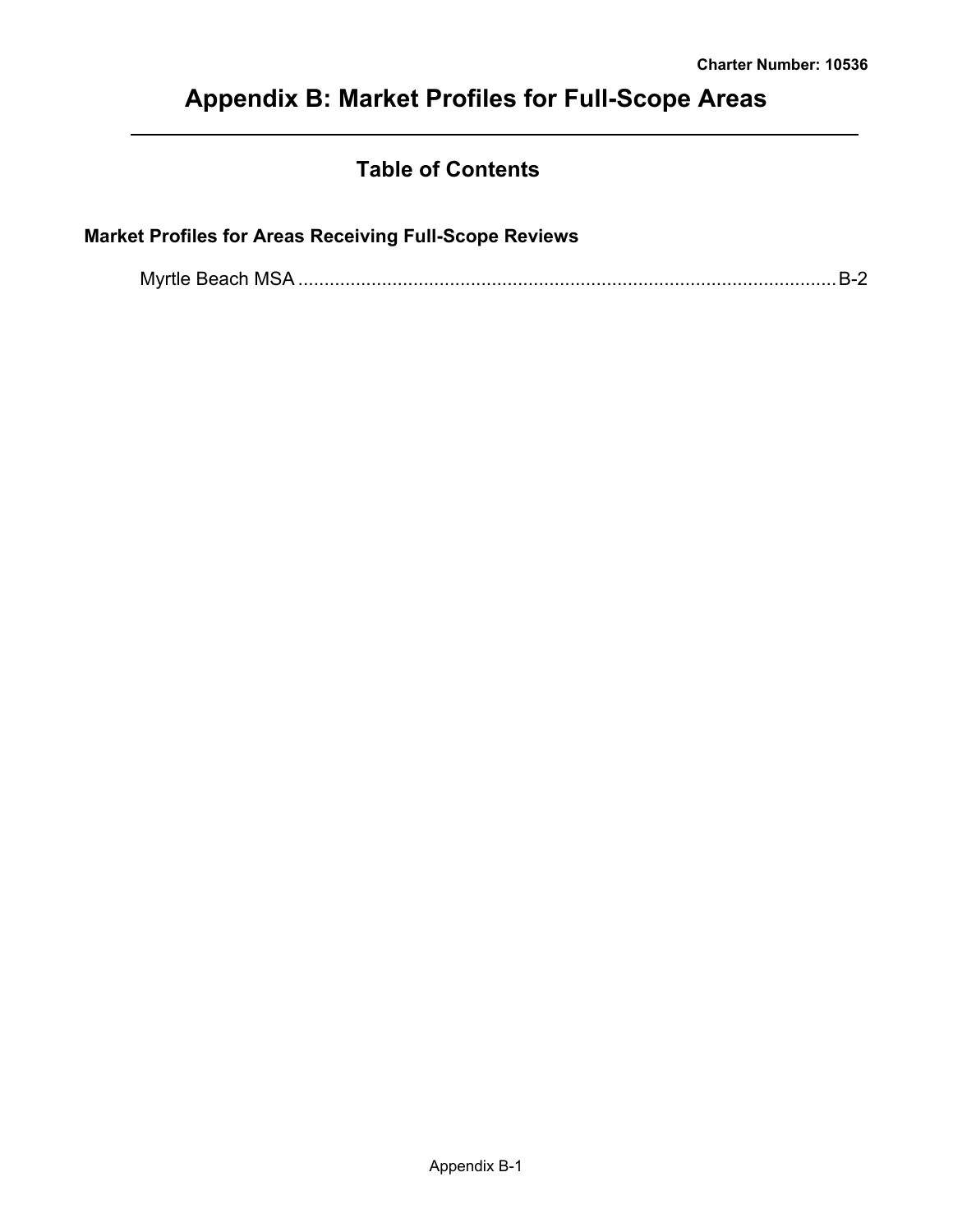| Demographic Information for Full-Scope Area: (Name of MA or Non-metropolitan Area)                       |                                           |                 |                                                  |                    |                   |                             |
|----------------------------------------------------------------------------------------------------------|-------------------------------------------|-----------------|--------------------------------------------------|--------------------|-------------------|-----------------------------|
| Demographic Characteristics                                                                              | #                                         | Low<br>$%$ of # | Moderate<br>$%$ of #                             | Middle<br>$%$ of # | Upper<br>$%$ of # | $NA^*$<br>$%$ of #          |
| Geographies (Census Tracts/BNAs)                                                                         | 39                                        | 2.56            | 15.38                                            | 61.55              | 20.51             | $\Omega$                    |
| Population by Geography                                                                                  | 144,053                                   | 2.28            | 14.58                                            | 69.29              | 13.85             | $\mathbf{0}$                |
| Owner-Occupied Housing by Geography                                                                      | 38,305                                    | 1.59            | 13.69                                            | 69.31              | 15.41             | $\Omega$                    |
| Businesses by Geography                                                                                  | 13,422                                    | 0.91            | 13.99                                            | 62.02              | 23.08             | $\Omega$                    |
| Farms by Geography                                                                                       | 506                                       | 0.20            | 30.43                                            | 63.24              | 6.13              | $\Omega$                    |
| Family Distribution by Income Level                                                                      | 40,552                                    | 19.34           | 18.63                                            | 23.33              | 38.70             | $\Omega$                    |
| Distribution of Low- and Moderate-Income<br>Families throughout AA Geographies                           | 15,398                                    | 4.02            | 20.90                                            | 67.02              | 8.06              | $\Omega$                    |
| Median Family Income<br>HUD Adjusted Median Family Income for 2002<br>Households Below the Poverty Level | $=$ \$28,504<br>$= $47.100$<br>$= 14.76%$ |                 | Median Housing Value<br><b>Unemployment Rate</b> |                    |                   | $= $87,598$<br>2.47%<br>$=$ |

#### <span id="page-19-0"></span>**MSA #5330 Myrtle Beach, SC**

(\*) The NA category consists of geographies that have not been assigned an income classification. Source: 1990 U.S. Census, and 2002 HUD updated MFI.

The Myrtle Beach MSA AA is comprised entirely of Horry County. CNB operates 11 branches and 11 ATM's in the Horry County AA, which are equally distributed between the cities of Conway and Myrtle Beach. Of CNB's 11 branches, 10 are located in the southern portion of the county. The remaining branch is located in the mid-western part of the county. Five of the six moderate-income CT's are located in the northeastern portion of the AA. This area is primarily rural and agricultural. There is only one major highway through the area. In addition, this portion of the county has substantial competition as there are 7 other financial institutions with multiple branches operating in this rural area.

Horry County is located in the extreme northeastern coastal area of South Carolina. Horry County is the largest county in terms of land area and has experienced rapid population and job expansion during the past several years. Tourism is the dominant industry; however, these jobs tend to be seasonal and somewhat low-paying. The largest employers in Horry County include the Horry County School District, AVX Corporation and the Horry County Government.

As of June 30, 2003, deposits in the AA totaled \$488 million or approximately 96% of the total franchise deposits. CNB is the third largest deposit holder in the AA with a market share of 14%. Local banking competition consists of 17 financial institutions and includes affiliates of multi-national and regional banks, credit unions and non-bank financial services. The top two competitors are Coastal Federal Bank and Carolina First Bank with 16% and 15% market share respectively.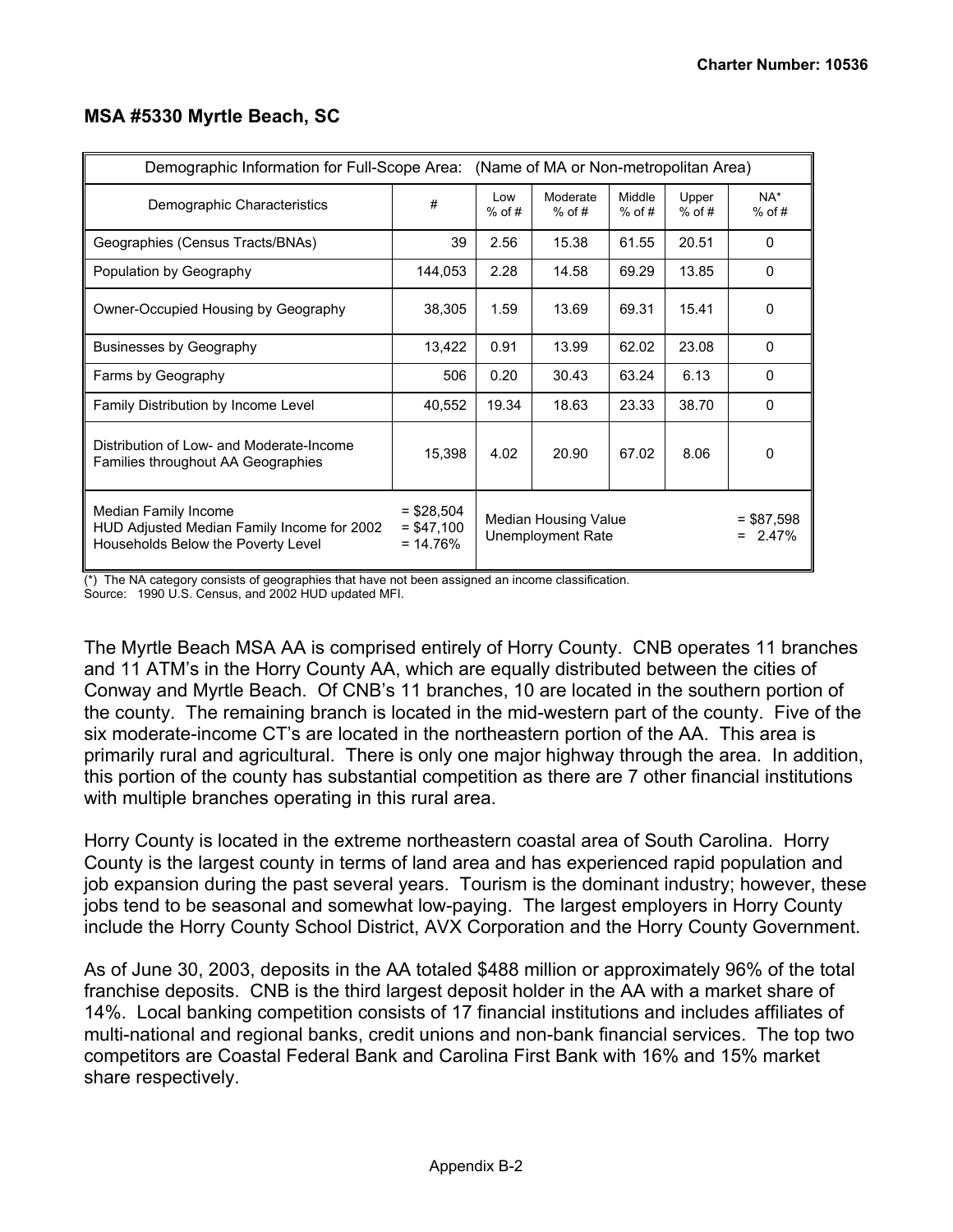We obtained information from our community contacts that we conducted during our examination. The needs of LMI individuals or areas were identified during these community contacts as follows:

- Credit education including predatory lending, credit counseling, financial literacy, and budget counseling for consumers and small businesses.
- Affordable housing and infrastructure development in rural areas.
- Start-up loans for small businesses in metropolitan and rural areas.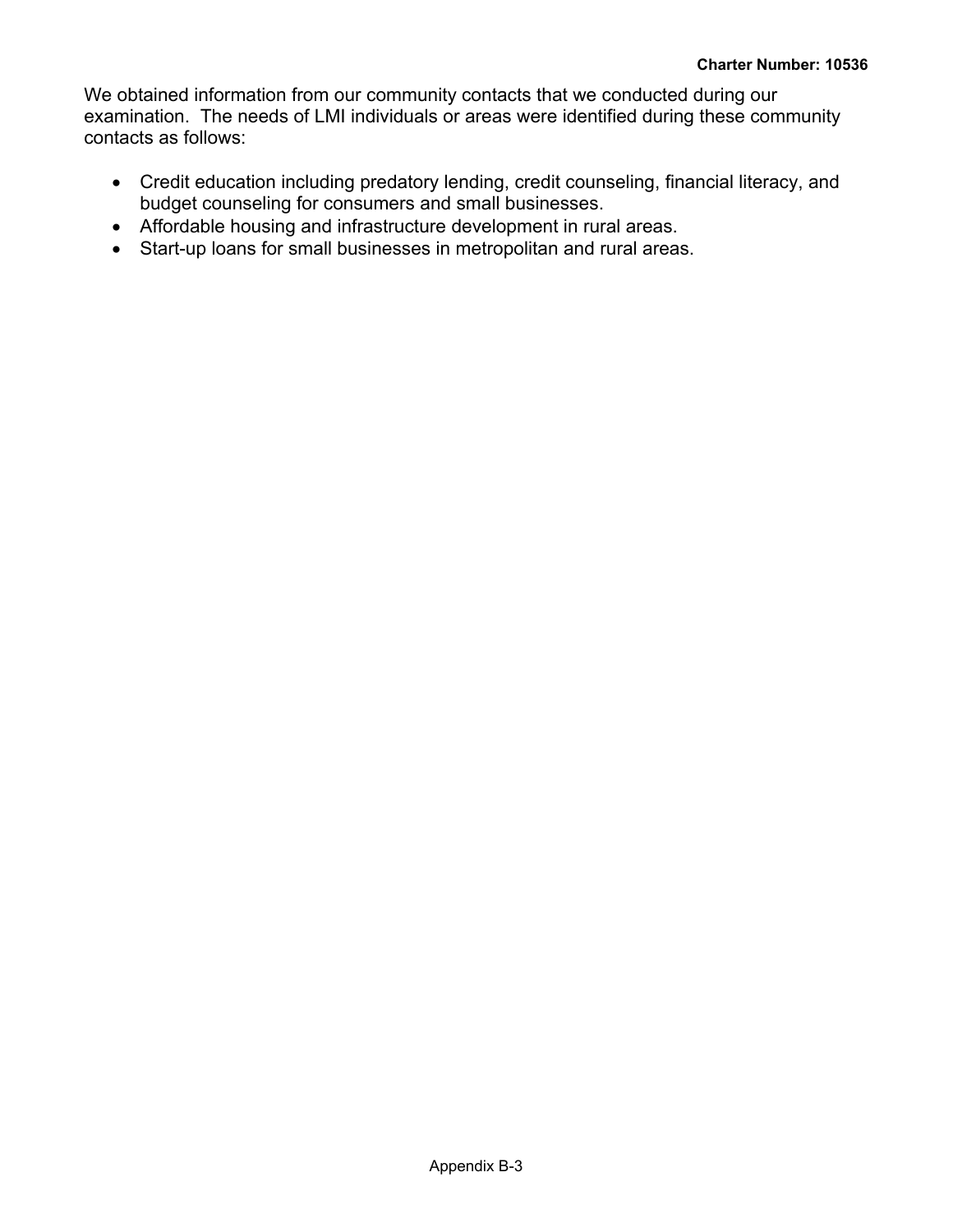## <span id="page-21-0"></span>**Content of Standardized Tables**

References to the "bank" include activities of any affiliates that the bank provided for consideration (refer to appendix A: Scope of the Examination). For purposes of reviewing the lending test tables, the following are applicable: purchased loans are treated as originations/purchases and market share is the number of loans originated and purchased by the bank as a percentage of the aggregate number of reportable loans originated and purchased by all lenders in the MA/assessment area. Tables without data are not included in this PE.

The following is a listing and brief description of the tables:

- **Table 1. Lending Volume** Presents the number and dollar amount of reportable loans originated and purchased by the bank over the evaluation period by MA/assessment area. Community development loans to statewide or regional entities or made outside the bank's assessment area may receive positive CRA consideration. Refer to Interagency Q&As \_\_.12(i) - 5 and - 6 for guidance on when a bank may receive positive CRA consideration for such loans. When such loans exist, insert a line item with the appropriate caption, such as "Statewide/Regional" or "Out of Assessment Area," in the MA/Assessment Area column and record the corresponding numbers and amounts in the "Community Development Loans" column.
- **Table 1. Other Products**  Presents the number and dollar amount of any unreported category of loans originated and purchased by the bank over the evaluation period by MA/assessment area. Examples include consumer loans or other data that a bank may provide, at its option, concerning its lending performance. This is a twopage table that lists specific categories.
- **Table 2. Geographic Distribution of Home Purchase Loans** Compares the percentage distribution of the number of loans originated and purchased by the bank in low-, moderate-, middle-, and upper-income geographies to the percentage distribution of owner-occupied housing units throughout those geographies. The table also presents market share information based on the most recent aggregate market data available.
- **Table 3. Geographic Distribution of Home Improvement Loans** See Table 2.
- **Table 4. Geographic Distribution of Home Mortgage Refinance Loans** See Table 2.
- **Table 5. Geographic Distribution of Multifamily Loans** Compares the percentage distribution of the number of multifamily loans originated and purchased by the bank in low-, moderate-, middle-, and upper-income geographies to the percentage distribution of multifamily housing units throughout those geographies. The table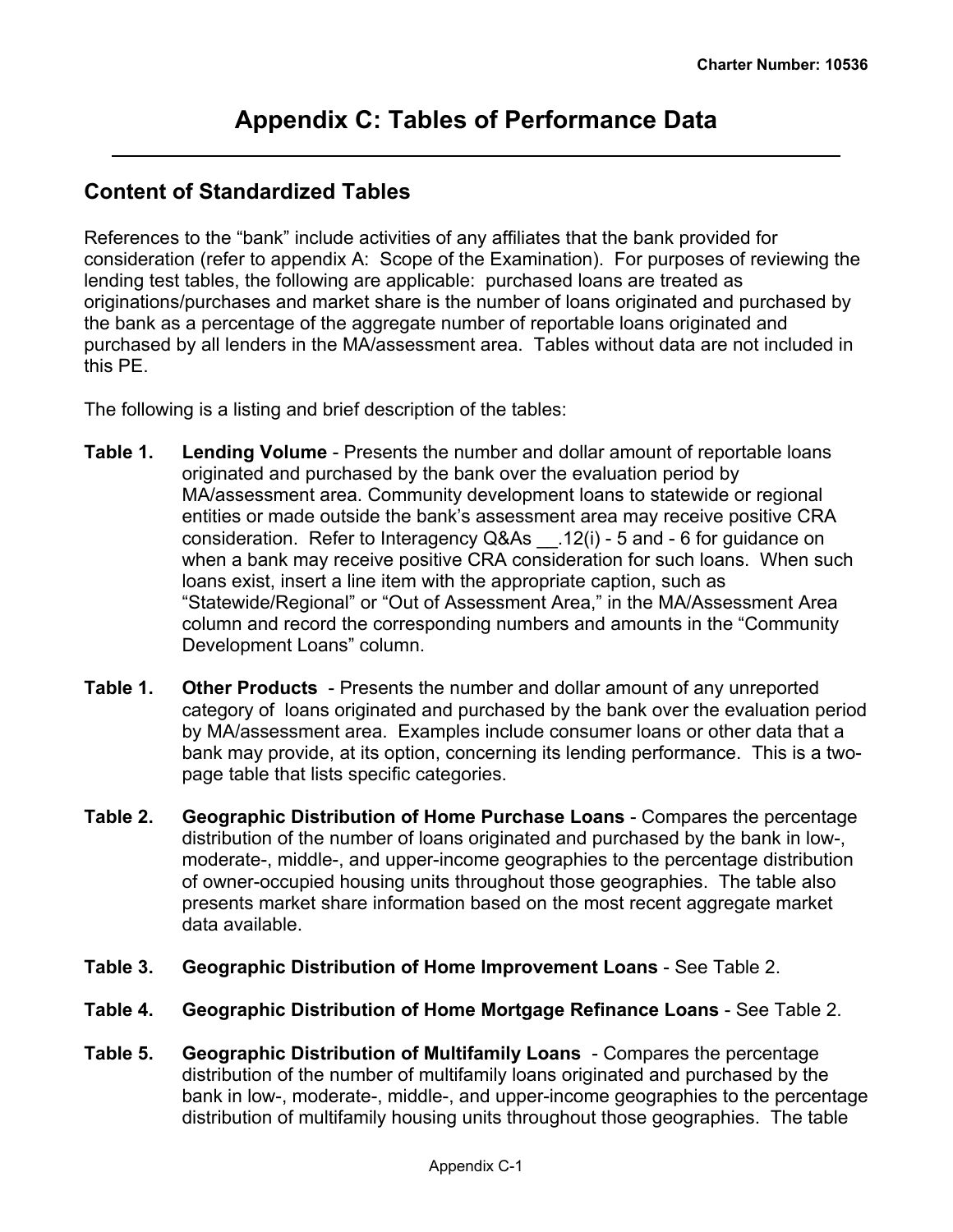also presents market share information based on the most recent aggregate market data available.

- **Table 6. Geographic Distribution of Small Loans to Businesses** The percentage distribution of the number of small loans (less than or equal to \$1 million) to businesses originated and purchased by the bank in low-, moderate-, middle-, and upper-income geographies compared to the percentage distribution of businesses (regardless of revenue size) throughout those geographies. The table also presents market share information based on the most recent aggregate market data available. Because small business data are not available for geographic areas smaller than counties, it may be necessary to use geographic areas larger than the bank's assessment area.
- **Table 7. Geographic Distribution of Small Loans to Farms** The percentage distribution of the number of small loans (less than or equal to \$500,000) to farms originated and purchased by the bank in low-, moderate-, middle-, and upper-income geographies compared to the percentage distribution of farms (regardless of revenue size) throughout those geographies. The table also presents market share information based on the most recent aggregate market data available. Because small farm data are not available for geographic areas smaller than counties, it may be necessary to use geographic areas larger than the bank's assessment area.
- **Table 8. Borrower Distribution of Home Purchase Loans** Compares the percentage distribution of the number of loans originated and purchased by the bank to low-, moderate-, middle-, and upper-income borrowers to the percentage distribution of families by income level in each MA/assessment area. The table also presents market share information based on the most recent aggregate market data available.
- **Table 9. Borrower Distribution of Home Improvement Loans** See Table 8.
- **Table 10. Borrower Distribution of Refinance Loans** See Table 8.
- **Table 11. Borrower Distribution of Small Loans to Businesses** Compares the percentage distribution of the number of small loans (less than or equal to \$1 million) originated and purchased by the bank to businesses with revenues of \$1 million or less to the percentage distribution of businesses with revenues of \$1 million or less. In addition, the table presents the percentage distribution of the number of loans originated and purchased by the bank by loan size, regardless of the revenue size of the business. Market share information is presented based on the most recent aggregate market data available.
- **Table 12. Borrower Distribution of Small Loans to Farms** Compares the percentage distribution of the number of small loans (less than or equal to \$500,000) originated and purchased by the bank to farms with revenues of \$1 million or less to the percentage distribution of farms with revenues of \$1 million or less. In addition, the table presents the percentage distribution of the number of loans originated and purchased by the bank by loan size, regardless of the revenue size of the farm.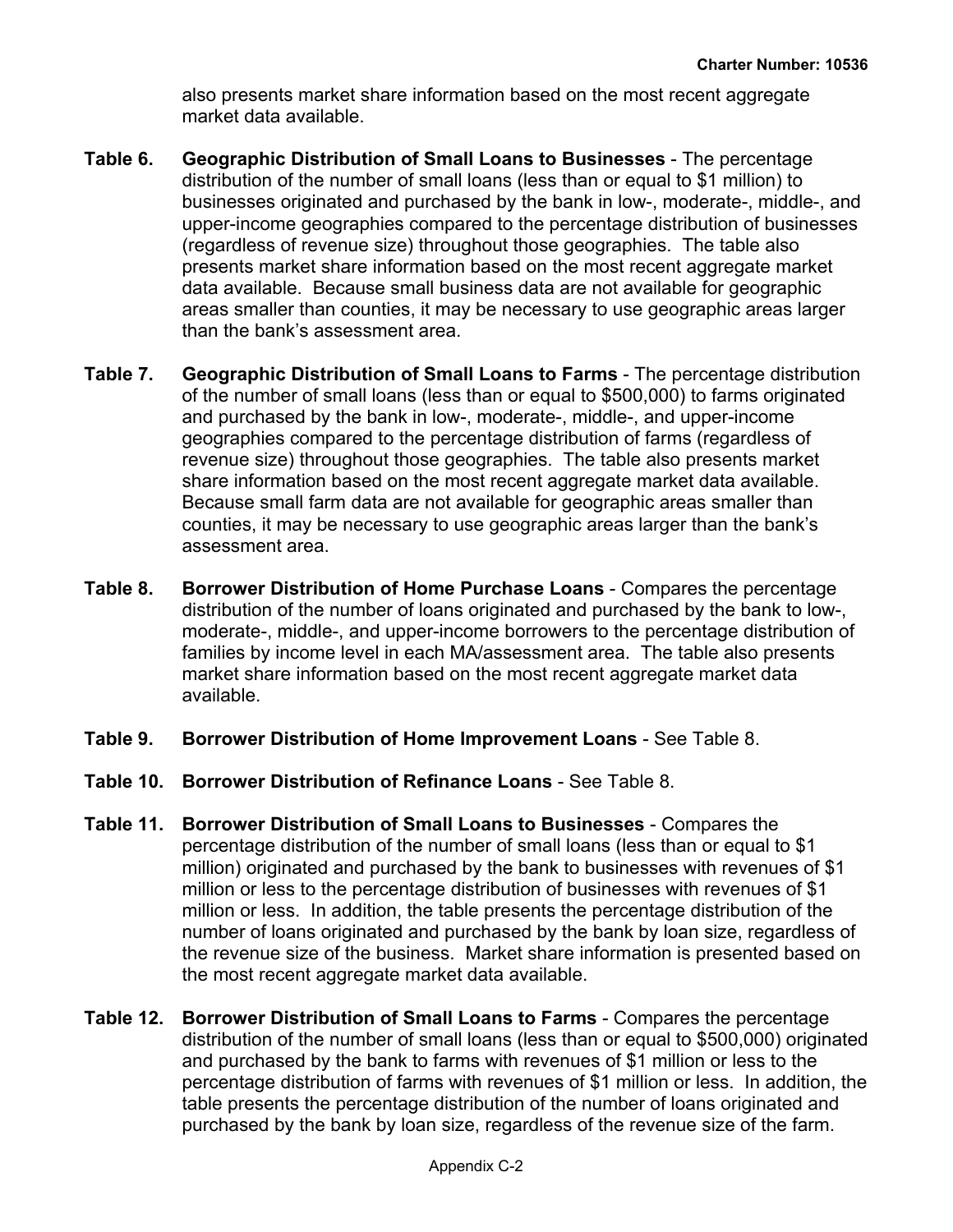Market share information is presented based on the most recent aggregate market data available.

- **Table 13. Geographic and Borrower Distribution of Consumer Loans (OPTIONAL)** For geographic distribution, the table compares the percentage distribution of the number of loans originated and purchased by the bank in low-, moderate-, middle-, and upper-income geographies to the percentage distribution of households within each geography. For borrower distribution, the table compares the percentage distribution of the number of loans originated and purchased by the bank to low-, moderate-, middle-, and upper-income borrowers to the percentage of households by income level in each MA/assessment area.
- **Table 14. Qualified Investments** Presents the number and dollar amount of qualified investments made by the bank in each MA/AA. The table separately presents investments made during prior evaluation periods that are still outstanding and investments made during the current evaluation period. Prior-period investments are reflected at their book value as of the end of the evaluation period. Current period investments are reflected at their original investment amount even if that amount is greater than the current book value of the investment. The table also presents the number and dollar amount of unfunded qualified investment commitments. In order to be included, an unfunded commitment must be legally binding and tracked and recorded by the bank's financial reporting system.

A bank may receive positive consideration for qualified investments in statewide/regional entities or made outside of the bank's assessment area. See Interagency Q&As \_\_.12(i) - 5 and - 6 for guidance on when a bank may receive positive CRA consideration for such investments. When such investments exist, insert a line item with the appropriate caption, such as "Statewide/Regional" or "Out of Assessment Area," in the MA/Assessment Area column and record the corresponding numbers and amounts in the "Qualified Investments" column.

**Table 15. Distribution of Branch Delivery System and Branch Openings/Closings** - Compares the percentage distribution of the number of the bank's branches in low-, moderate-, middle-, and upper-income geographies to the percentage of the population within each geography in each MA/AA. The table also presents data on branch openings and closings in each MA/AA.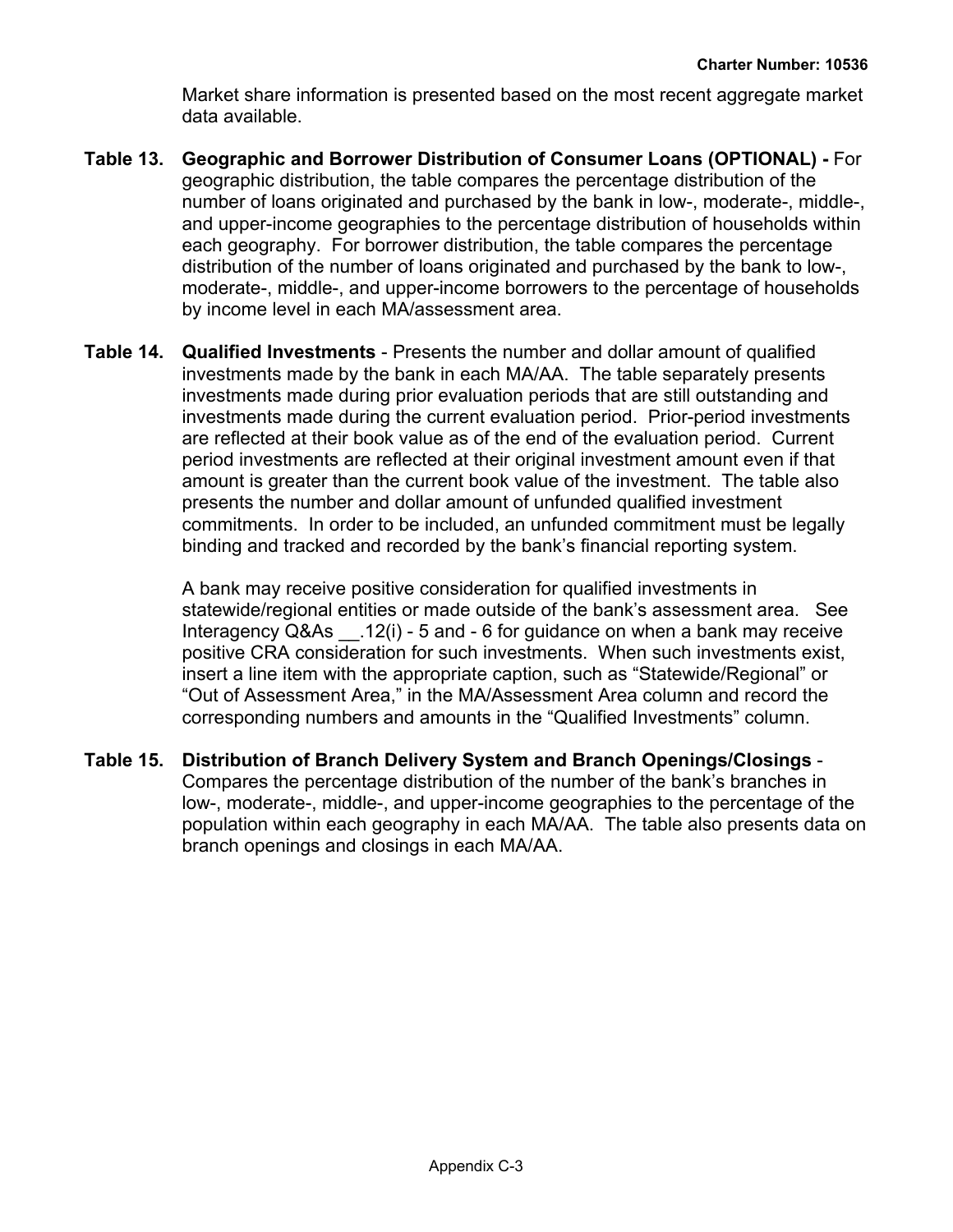<span id="page-24-2"></span><span id="page-24-1"></span><span id="page-24-0"></span>

| <b>Table 1. Lending Volume</b> |                          |      |               |       |                                                             |                                 |            |                                                         |                    |        |                                |                                         |  |
|--------------------------------|--------------------------|------|---------------|-------|-------------------------------------------------------------|---------------------------------|------------|---------------------------------------------------------|--------------------|--------|--------------------------------|-----------------------------------------|--|
| LENDING VOLUME                 |                          |      |               |       |                                                             | Geography: CONWAY NATIONAL BANK |            | Evaluation Period: JANUARY 1, 2000 TO DECEMBER 31, 2002 |                    |        |                                |                                         |  |
|                                | $%$ of<br>Rated<br>Area  |      | Home Mortgage |       | Small Loans to<br>Small Loans to Farms<br><b>Businesses</b> |                                 |            | Development Loans                                       | Community<br>$***$ |        | <b>Total Reported</b><br>Loans | % of Rated Area<br>Deposits in<br>MA/AA |  |
| MA/Assessment Area:            | Loans $(\#)$<br>in MA/AA | #    | \$ (000's)    | #     | \$ (000's)                                                  | #                               | \$ (000's) | #                                                       | \$ (000's)         | #      | \$(000's)                      |                                         |  |
| <b>Full Review:</b>            |                          |      |               |       |                                                             |                                 |            |                                                         |                    |        |                                |                                         |  |
| Myrtle Beach AA                | 92.54                    | .361 | 94,926        | 8,288 | 390.646                                                     | 355                             | 7.175      | 0                                                       |                    | 10.004 | 492.747                        | 96.37                                   |  |
| <b>Limited Review:</b>         |                          |      |               |       |                                                             |                                 |            |                                                         |                    |        |                                |                                         |  |
| Georgetown County AA           | 7.46                     | 147  | 17,947        | 659   | 49,315                                                      | 0                               | 0          | 0                                                       |                    | 806    | 67,262                         | 3.63                                    |  |

<sup>\*</sup> Loan Data as of December 31, 2002. Rated area refers to either the state or multi-state MA rating area.

<sup>\*\*</sup> The evaluation period for Community Development Loans is November 15, 2000 to January 26, 2004.

<sup>\*\*\*</sup> Deposit Data as of June 30, 2003. Rated Area refers to either the state, multi-state MA, or institution, as appropriate.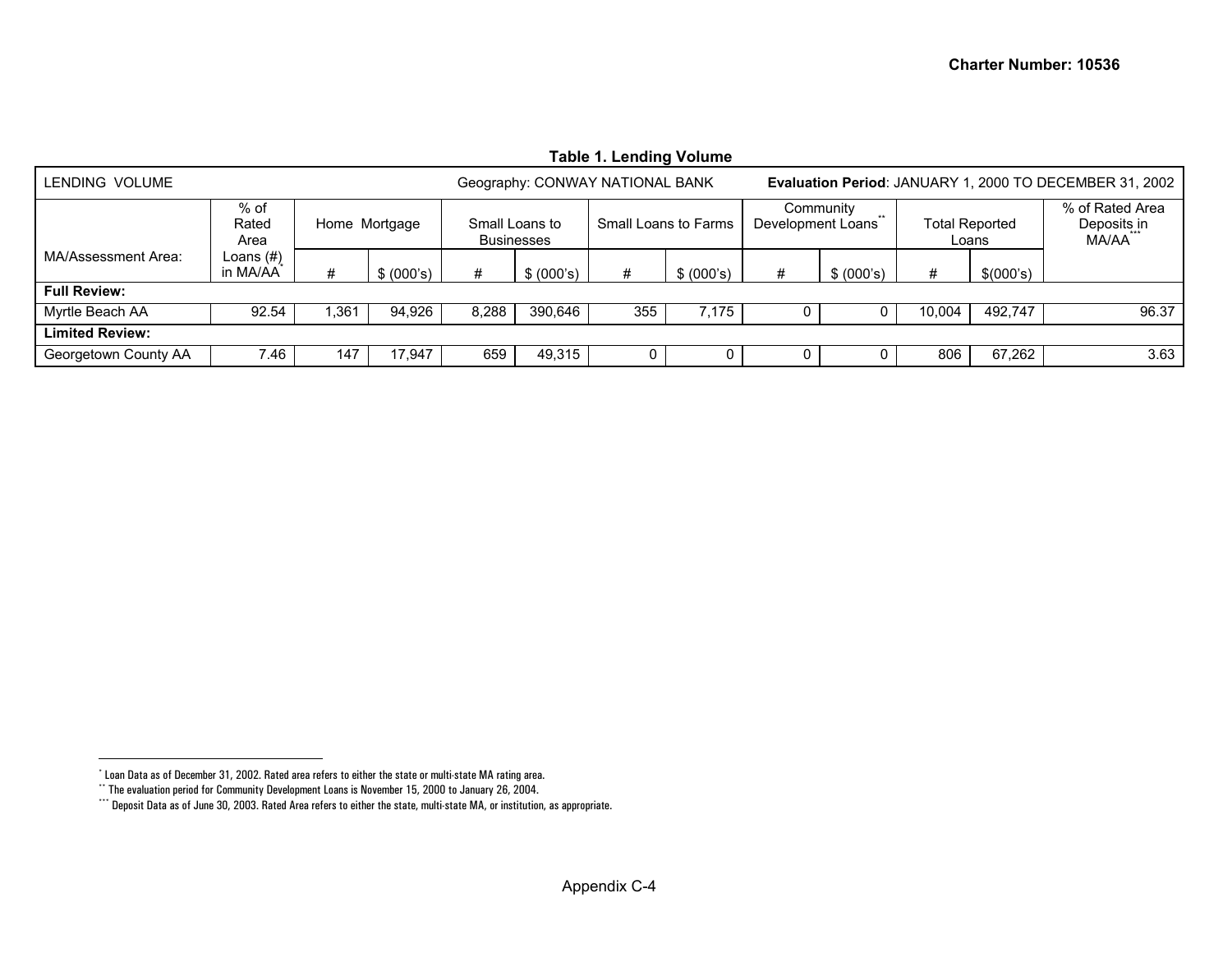#### **Table 2. Geographic Distribution of Home Purchase Loans**

<span id="page-25-2"></span><span id="page-25-1"></span><span id="page-25-0"></span>

| Geographic Distribution: HOME PURCHASE |     |               |                                       |                 |                                |                 |                               | Geography: CONWAY NATIONAL BANK Evaluation Period: JANUARY 1, 2000 TO DECEMBER 31, 2002 |                                  |                 |                               |      |      |      |      |
|----------------------------------------|-----|---------------|---------------------------------------|-----------------|--------------------------------|-----------------|-------------------------------|-----------------------------------------------------------------------------------------|----------------------------------|-----------------|-------------------------------|------|------|------|------|
| Total Home<br>Purchase Loans           |     |               | Low-Income                            | Geographies     | Moderate-Income<br>Geographies |                 | Middle-Income<br>Geographies  |                                                                                         | Upper-Income<br>Geographies      |                 | Market Share (%) by Geography |      |      |      |      |
| MA/Assessment Area:                    | #   | % of<br>Total | $\%$<br>Owner<br>Occ.<br><b>Units</b> | % BANK<br>Loans | %<br>Owner<br>Occ<br>Units***  | % BANK<br>Loans | %<br>Owner<br>Occ<br>Units*** | % BANK<br>Loans                                                                         | $\%$<br>Owner<br>Occ<br>Units*** | % BANK<br>Loans | Over<br>all                   | LOW  | Mod  | Mid  | Upp  |
| <b>Full Review:</b>                    |     |               |                                       |                 |                                |                 |                               |                                                                                         |                                  |                 |                               |      |      |      |      |
| Myrtle Beach MSA AA                    | 622 | 93.82         | .59                                   | .29             | 13.69                          | 40.'            | 69.31                         | 79.58                                                                                   | 15.41                            | 11.74           | 2.74                          | 5.56 | 3.00 | 3.26 | 1.41 |
| <b>Limited Review:</b>                 |     |               |                                       |                 |                                |                 |                               |                                                                                         |                                  |                 |                               |      |      |      |      |
| Georgetown County AA                   | 41  | 6.18          | 0.00                                  | 0.00            | 0.00                           | 0.00            | 0.00                          | 0.00                                                                                    | 100.00                           | 100.00          | 0.95                          | 0.00 | 0.00 | 0.00 | 0.95 |

<sup>\*</sup> Based on 2002 Peer Mortgage Data: Southeast Region 2.

 $\cdot^*$  Home purchase loans originated and purchased in the MA/AA as a percentage of all home purchase loans originated and purchased in the rated area.

<sup>\*\*\*\*</sup> Percentage of Owner Occupied Units is the number of owner occupied housing units in a particular geography divided by the number of owner occupied housing units in the area based on 1990 Census information.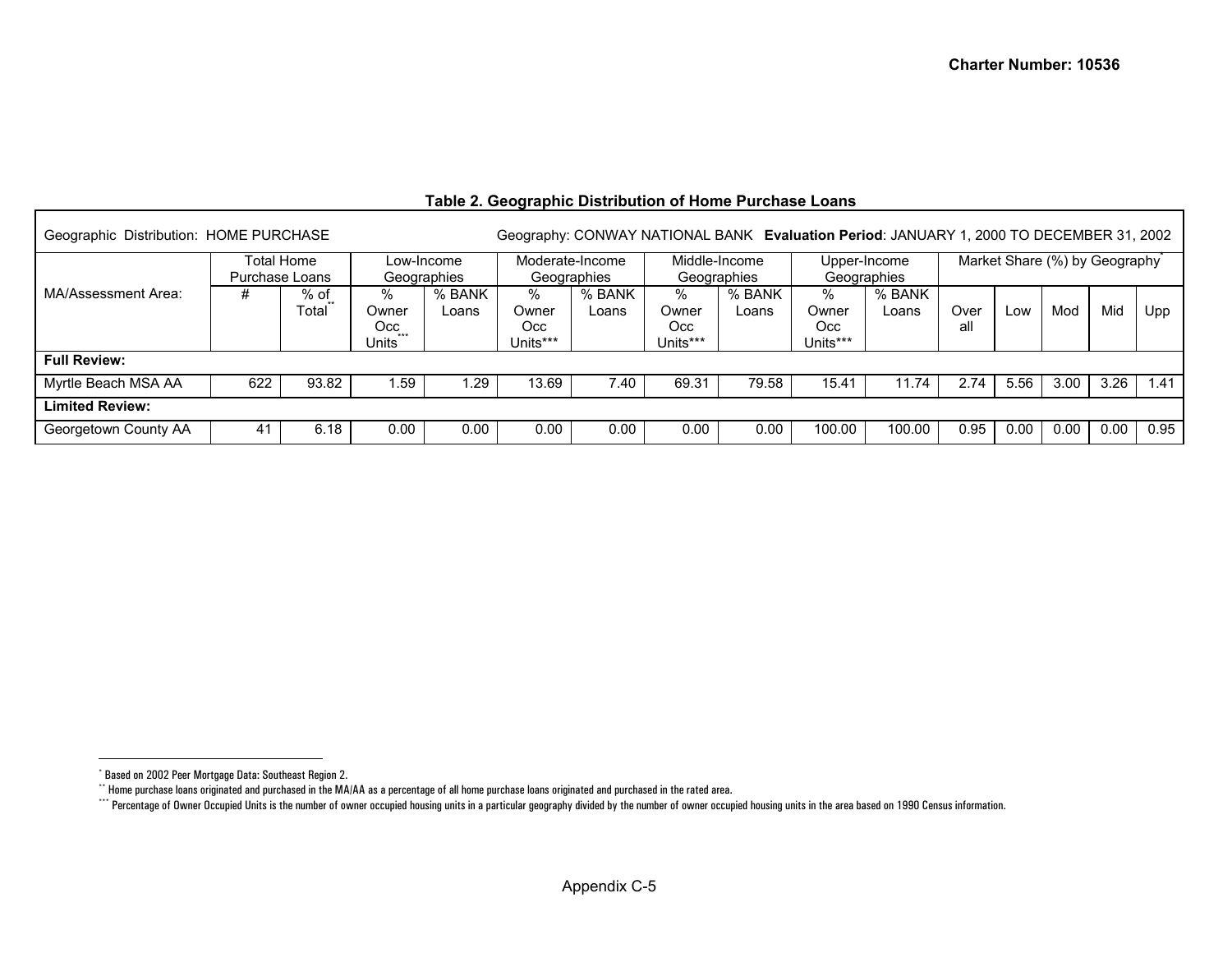<span id="page-26-2"></span><span id="page-26-1"></span><span id="page-26-0"></span>

| Geographic Distribution: HOME IMPROVEMENT |                                    |               |                                        |                 |                                   | Geography: CONWAY NATIONAL BANK |                                | Evaluation Period: JANUARY 1, 2000 TO DECEMBER 31, 2002 |                               |                 |                               |       |       |       |       |
|-------------------------------------------|------------------------------------|---------------|----------------------------------------|-----------------|-----------------------------------|---------------------------------|--------------------------------|---------------------------------------------------------|-------------------------------|-----------------|-------------------------------|-------|-------|-------|-------|
| MA/Assessment Area:                       | Total Home<br>Improvement<br>Loans |               | Low-Income<br>Geographies              |                 | Moderate-Income<br>Geographies    |                                 | Middle-Income<br>Geographies   |                                                         | Upper-Income<br>Geographies   |                 | Market Share (%) by Geography |       |       |       |       |
|                                           | #                                  | % of<br>Total | $\%$<br>Owner<br>Occ<br>$***$<br>Units | % BANK<br>Loans | $\%$<br>Owner<br>Occ.<br>Units*** | % BANK<br>Loans                 | %<br>Owner<br>Occ.<br>Units*** | % BANK<br>Loans                                         | ℅<br>Owner<br>Occ<br>Units*** | % BANK<br>Loans | Over<br>all                   | LOW   | Mod   | Mid   | Upp   |
| <b>Full Review:</b>                       |                                    |               |                                        |                 |                                   |                                 |                                |                                                         |                               |                 |                               |       |       |       |       |
| Myrtle Beach MSA AA                       | 212                                | 84.46         | .59                                    | 3.77            | 13.69                             | 4.72                            | 69.31                          | 83.49                                                   | 15.41                         | 8.02            | 30.51                         | 88.89 | 11.11 | 32.98 | 33.33 |
| <b>Limited Review:</b>                    |                                    |               |                                        |                 |                                   |                                 |                                |                                                         |                               |                 |                               |       |       |       |       |
| Georgetown County<br>AA                   | 39                                 | 15.54         | 0.00                                   | 0.00            | 0.00                              | 0.00                            | 0.00                           | 0.00                                                    | 100.00                        | 100.00          | 41.38                         | 0.00  | 0.00  | 0.00  | 41.38 |

#### **Table 3. Geographic Distribution of Home Improvement Loans**

<sup>\*</sup> Based on 2002 Peer Mortgage Data: Southeast Region 2.

<sup>\*\*</sup> Home improvement loans originated and purchased in the MA/AA as a percentage of all home improvement loans originated and purchased in the rated area.

<sup>\*\*\*\*</sup> Percentage of Owner Occupied Units is the number of owner occupied housing units in a particular geography divided by number of owner occupied housing units in the area based on 1990 Census information.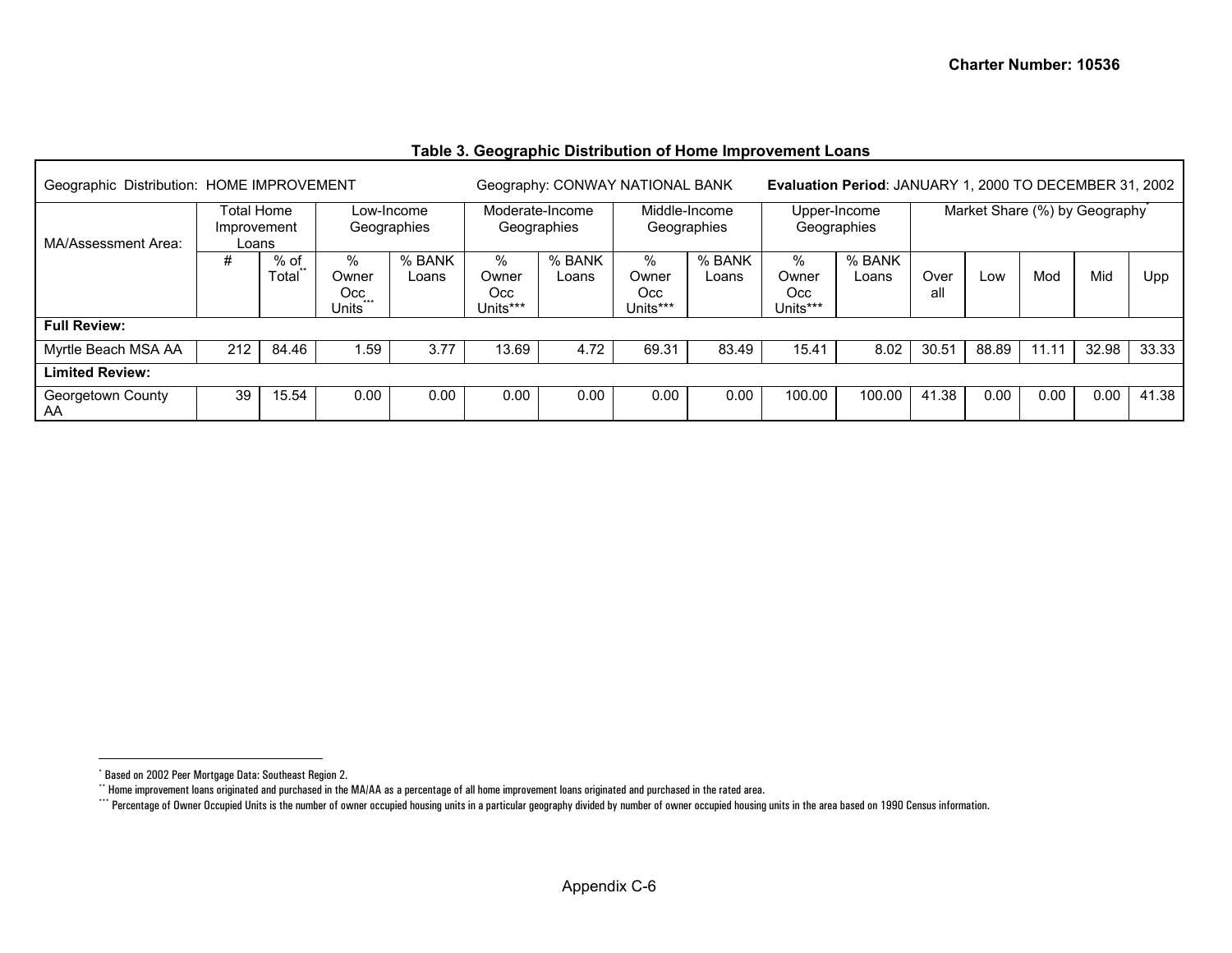<span id="page-27-2"></span><span id="page-27-1"></span><span id="page-27-0"></span>

| Geographic Distribution: HOME MORTGAGE REFINANCE |                                                 |               |                                     | Geography: CONWAY NATIONAL BANK Evaluation Period: JANUARY 1, 2000 TO DECEMBER 31, 2002 |                                                |                           |                            |                                |                              |                 |                             |      |                               |      |      |  |  |
|--------------------------------------------------|-------------------------------------------------|---------------|-------------------------------------|-----------------------------------------------------------------------------------------|------------------------------------------------|---------------------------|----------------------------|--------------------------------|------------------------------|-----------------|-----------------------------|------|-------------------------------|------|------|--|--|
| MA/Assessment Area:                              | Total<br>Home<br>Mortgage<br>Refinance<br>Loans |               |                                     |                                                                                         |                                                | Low-Income<br>Geographies |                            | Moderate-Income<br>Geographies | Middle-Income<br>Geographies |                 | Upper-Income<br>Geographies |      | Market Share (%) by Geography |      |      |  |  |
|                                                  | #                                               | % of<br>Total | % Owner<br>Occ.<br>$+ + +$<br>Units | % BANK<br>Loans                                                                         | % Owner<br>% BANK<br>Occ.<br>Loans<br>Units*** |                           | % Owner<br>Occ<br>Units*** | % BANK<br>Loans                | % Owner<br>Occ.<br>Units***  | % BANK<br>Loans | Over<br>all                 | Low  | Mod                           | Mid  | Upp  |  |  |
| <b>Full Review:</b>                              |                                                 |               |                                     |                                                                                         |                                                |                           |                            |                                |                              |                 |                             |      |                               |      |      |  |  |
| Myrtle Beach MSA AA                              | 521                                             | 88.61         | l.59                                | 0.77                                                                                    | 13.69                                          | 4.61                      | 69.31                      | 85.22                          | 15.41                        | 9.40            | 2.05                        | 6.25 | 1.65                          | 2.49 | 0.88 |  |  |
| <b>Limited Review:</b>                           |                                                 |               |                                     |                                                                                         |                                                |                           |                            |                                |                              |                 |                             |      |                               |      |      |  |  |
| Georgetown County<br>AA                          | 67                                              | 11.39         | 0.00                                | 0.00                                                                                    | 0.00                                           | 0.00                      | 0.00                       | 0.00                           | 100.00                       | 100.00          | l.48                        | 0.00 | $0.00\,$                      | 0.00 | 1.48 |  |  |

#### **Table 4. Geographic Distribution of Home Mortgage Refinance Loans**

<sup>\*</sup> Based on 2002 Peer Mortgage Data: Southeast Region 2.

 $^{\circ}$  Home mortgage refinance loans originated and purchased in the MA/AA as a percentage of all home mortgage refinance loans originated and purchased in the rated area.

<sup>\*\*\*\*</sup> Percentage of Owner Occupied Units is the number of owner occupied housing units in a particular geography divided by number of owner occupied housing units in the area based on 1990 Census information.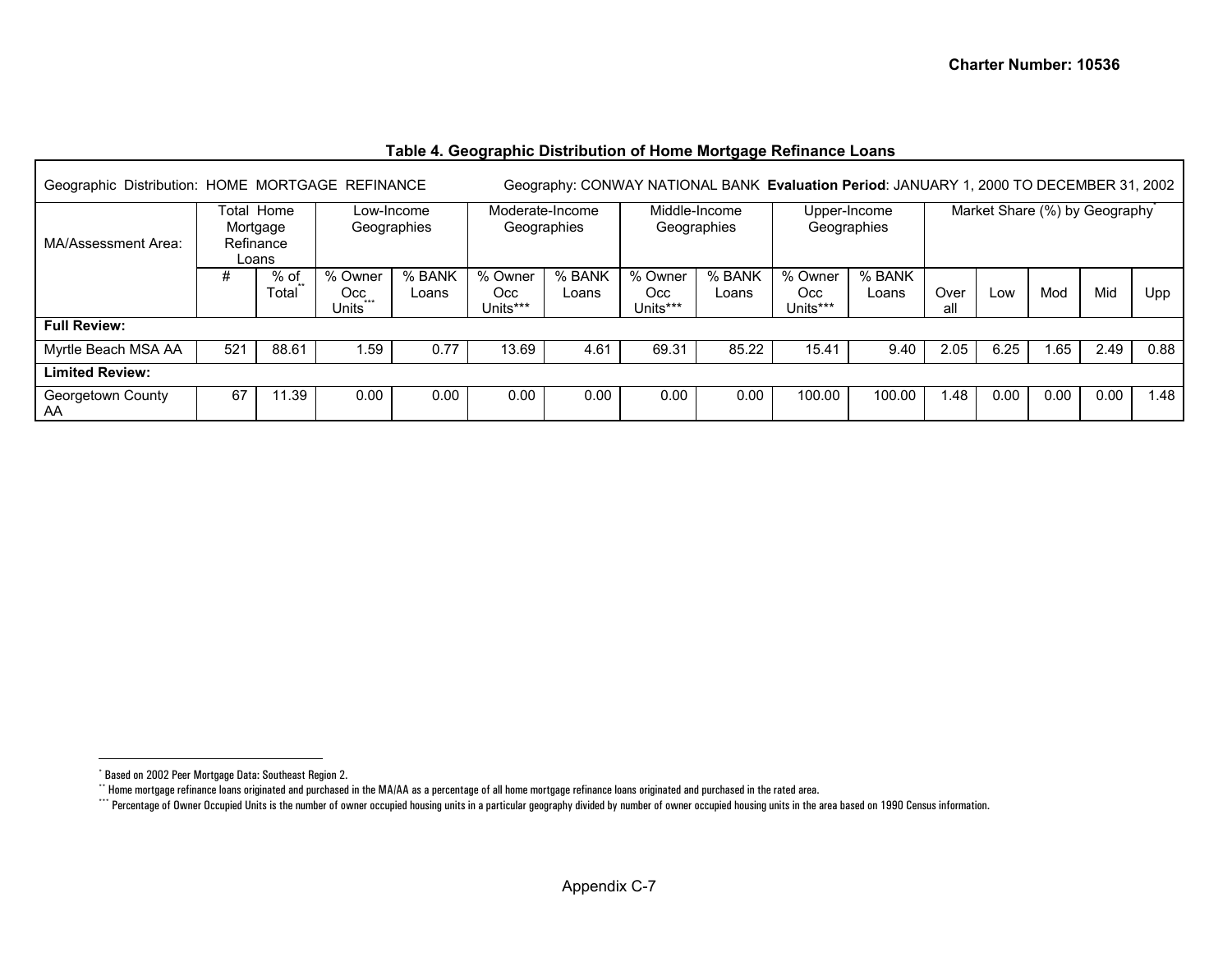#### **Table 5. Geographic Distribution of Multifamily Loans**

<span id="page-28-2"></span><span id="page-28-1"></span><span id="page-28-0"></span>

| Geographic Distribution: MULTIFAMILY |                               |               |                           |                 |                                | Geography: CONWAY NATIONAL BANK<br>Evaluation Period: JANUARY 1, 2000 TO DECEMBER 31, 2002 |                              |                 |                             |                 |                               |      |      |      |      |
|--------------------------------------|-------------------------------|---------------|---------------------------|-----------------|--------------------------------|--------------------------------------------------------------------------------------------|------------------------------|-----------------|-----------------------------|-----------------|-------------------------------|------|------|------|------|
| MA/Assessment Area:                  | Total<br>Multifamily<br>Loans |               | Low-Income<br>Geographies |                 | Moderate-Income<br>Geographies |                                                                                            | Middle-Income<br>Geographies |                 | Upper-Income<br>Geographies |                 | Market Share (%) by Geography |      |      |      |      |
|                                      | #                             | % of<br>Total | $%$ of MF<br>Units        | % BANK<br>Loans | % MF<br>Units***               | % BANK<br>Loans                                                                            | % MF<br>Units***             | % BANK<br>Loans | %MF<br>Units***             | % BANK<br>Loans | Over<br>all                   | Low  | Mod  | Mid  | Upp  |
| <b>Full Review:</b>                  |                               |               |                           |                 |                                |                                                                                            |                              |                 |                             |                 |                               |      |      |      |      |
| Myrtle Beach MSA AA                  | 6                             | 100.00        | 0.57                      | 0.00            | 2.85                           | 33.33                                                                                      | 57.33                        | 50.00           | 39.25                       | 16.67           | 0.00                          | 0.00 | 0.00 | 0.00 | 0.00 |
| Limited Review:                      |                               |               |                           |                 |                                |                                                                                            |                              |                 |                             |                 |                               |      |      |      |      |
| Georgetown County<br>AA              |                               | 0.00          | 0.00                      | 0.00            | 0.00                           | 0.00                                                                                       | 0.00                         | 100.00          | 0.00                        | 0.00            | 0.00                          | 0.00 | 0.00 | 0.00 | 0.00 |

<sup>\*</sup> Based on 2002 Peer Mortgage Data: Southeast Region 2.

<sup>\*\*</sup> Multifamily loans originated and purchased in the MA/AA as a percentage of all multifamily loans originated and purchased in the rated area.

<sup>\*\*\*\*</sup> Percentage of multifamily units is the number of multifamily housing units in a particular geography divided by number of multifamily housing units in the area based on 1990 Census information.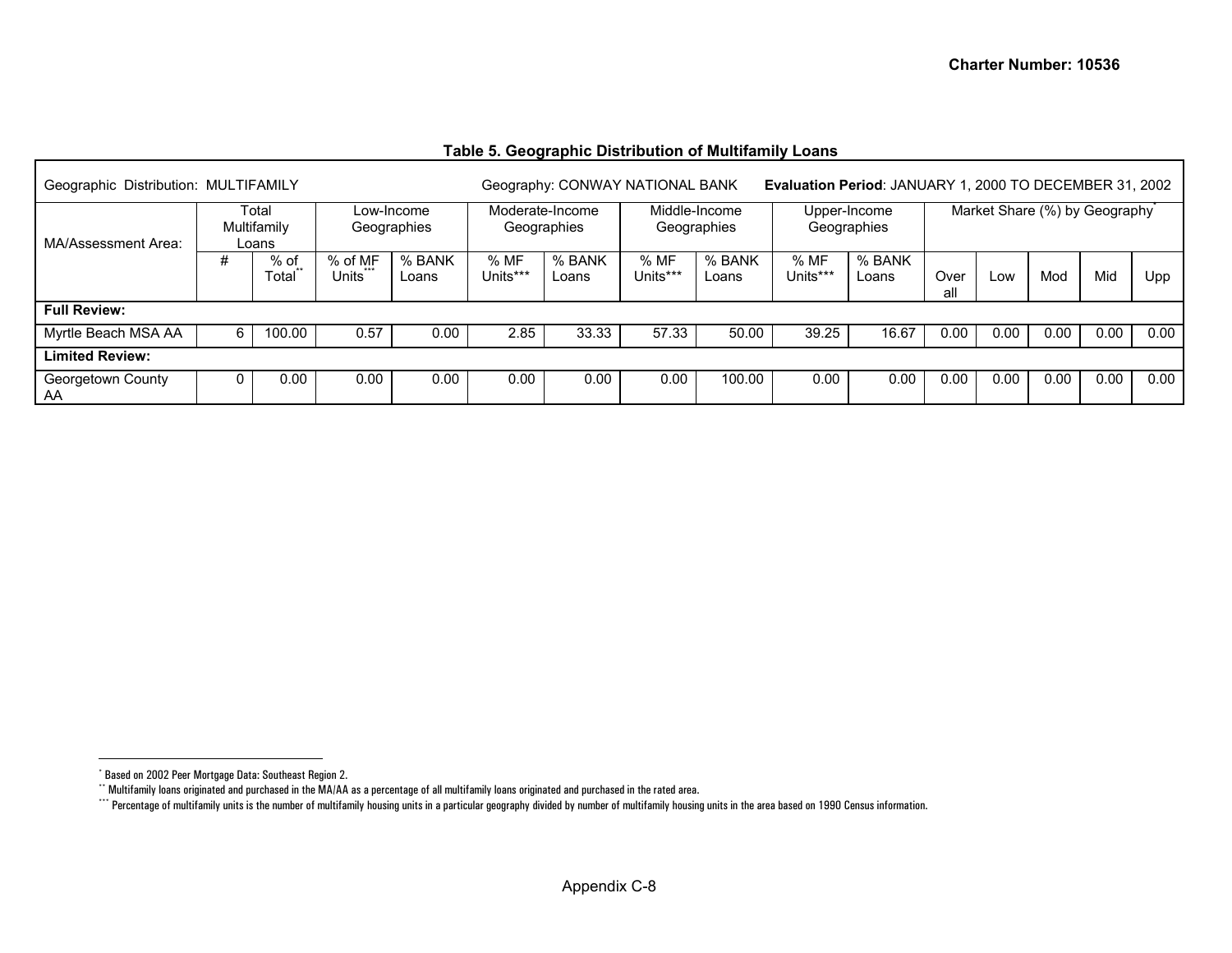<span id="page-29-2"></span><span id="page-29-1"></span><span id="page-29-0"></span>

| Geographic Distribution: SMALL LOANS TO BUSINESSES |                                                                      |               |                           |                           |                                    |                           | Geography: CONWAY NATIONAL BANK    |                           | Evaluation Period: JANUARY 1, 2000 TO DECEMBER 31, 2002 |                              |                               |       |      |       |       |
|----------------------------------------------------|----------------------------------------------------------------------|---------------|---------------------------|---------------------------|------------------------------------|---------------------------|------------------------------------|---------------------------|---------------------------------------------------------|------------------------------|-------------------------------|-------|------|-------|-------|
| MA/Assessment                                      | Total Small<br>Low-Income<br><b>Business</b><br>Geographies<br>Loans |               |                           |                           | Moderate-Income<br>Geographies     |                           | Middle-Income<br>Geographies       |                           | Upper-Income<br>Geographies                             |                              | Market Share (%) by Geography |       |      |       |       |
| Area:                                              | #                                                                    | % of<br>Total | % of<br><b>Businesses</b> | %<br><b>BANK</b><br>Loans | $%$ of<br><b>Businesses</b><br>*** | %<br><b>BANK</b><br>Loans | $%$ of<br><b>Businesses</b><br>*** | %<br><b>BANK</b><br>Loans | $%$ of<br>Businesses<br>***                             | $\%$<br><b>BANK</b><br>Loans | Overall                       | Low   | Mod  | Mid   | Upp   |
| <b>Full Review:</b>                                |                                                                      |               |                           |                           |                                    |                           |                                    |                           |                                                         |                              |                               |       |      |       |       |
| Myrtle Beach MSA<br>AA                             | 8,288                                                                | 92.63         | 0.91                      | 2.32                      | 13.99                              | 4.51                      | 62.02                              | 79.60                     | 23.08                                                   | 13.57                        | 23.33                         | 72.94 | 9.64 | 29.12 | 16.68 |
| <b>Limited Review:</b>                             |                                                                      |               |                           |                           |                                    |                           |                                    |                           |                                                         |                              |                               |       |      |       |       |
| Georgetown<br>County AA                            | 659                                                                  | 7.37          | 0.00                      | 0.00                      | 0.00                               | 0.00                      | 0.00                               | 0.00                      | 100.00                                                  | 100.00                       | 13.31                         | 0.00  | 0.00 | 0.00  | 13.31 |

#### **Table 6. Geographic Distribution of Small Loans to Businesses**

<sup>\*</sup> Based on 2002 Peer Small Business Data: US.

<sup>\*\*</sup> Small loans to businesses originated and purchased in the MA/AA as a percentage of all small loans to businesses originated and purchased in the rated area.

<sup>\*\*\*</sup> Source Data - Dun and Bradstreet (2002).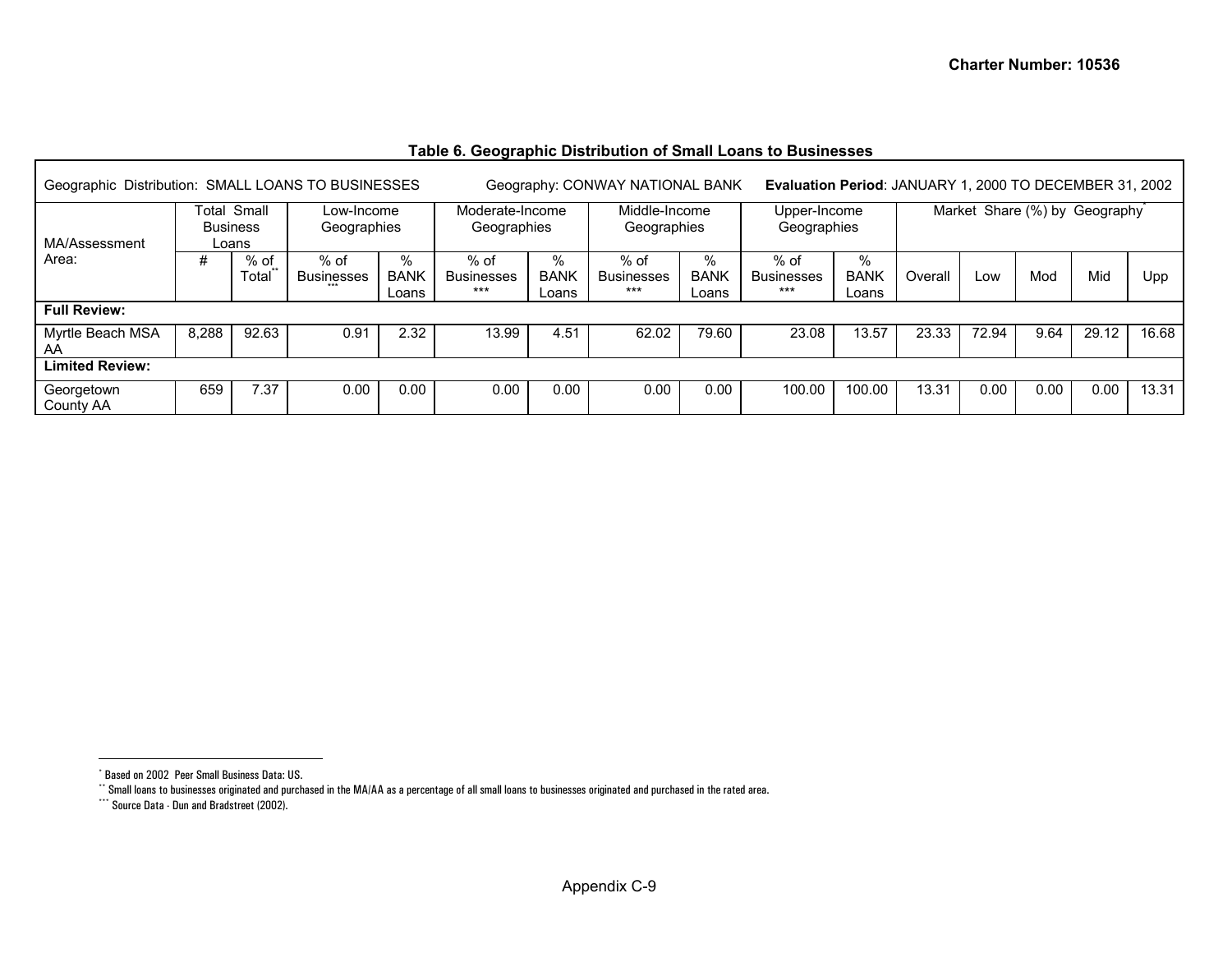| Geographic Distribution: SMALL LOANS TO FARMS |                                 |               |                           |                 | Geography: CONWAY NATIONAL BANK |                 |                    |                              |                  |                             |         | Evaluation Period: JANUARY 1, 2000 TO DECEMBER 31, 2002 |      |       |      |  |
|-----------------------------------------------|---------------------------------|---------------|---------------------------|-----------------|---------------------------------|-----------------|--------------------|------------------------------|------------------|-----------------------------|---------|---------------------------------------------------------|------|-------|------|--|
|                                               | Small<br>Гоtal<br>Loans<br>Farm |               | _ow-Income<br>Geographies |                 | Moderate-Income<br>Geographies  |                 |                    | Middle-Income<br>Geographies |                  | Upper-Income<br>Geographies |         | Market Share (%) by Geography                           |      |       |      |  |
| MA/Assessment Area:                           | #                               | % of<br>Total | % of<br>$+ + +$<br>Farms  | % BANK<br>Loans | $%$ of<br>Farms***              | % BANK<br>Loans | $%$ of<br>Farms*** | % BANK<br>Loans              | % of<br>Farms*** | % BANK<br>Loans             | Overall | Low                                                     | Mod  | Mid   | Upp  |  |
| <b>Full Review:</b>                           |                                 |               |                           |                 |                                 |                 |                    |                              |                  |                             |         |                                                         |      |       |      |  |
| Myrtle Beach MSA AA                           | 355                             | 100.00        | 0.20                      | 0.28            | 30.43                           | 3.66            | 63.24              | 96.06                        | 6.13             | 0.00                        | 48.13   | 0.00                                                    | 0.97 | 78.53 | 0.00 |  |
| <b>Limited Review:</b>                        |                                 |               |                           |                 |                                 |                 |                    |                              |                  |                             |         |                                                         |      |       |      |  |
| Georgetown County AA                          |                                 | 0.00          | 0.00                      | 0.00            | 0.00                            | 0.00            | 0.00               | 0.00                         | 100.00           | 100.00                      | 0.00    | 0.00                                                    | 0.00 | 0.00  | 0.00 |  |

<span id="page-30-2"></span><span id="page-30-1"></span><span id="page-30-0"></span>Г

<sup>\*</sup> Based on 2002 Peer Small Business Data: US.

<sup>\*\*</sup> Small loans to farms originated and purchased in the MA/AA as a percentage of all small loans to farms originated and purchased in the rated area.

<sup>\*\*\*</sup> Source Data - Dun and Bradstreet (*2002*).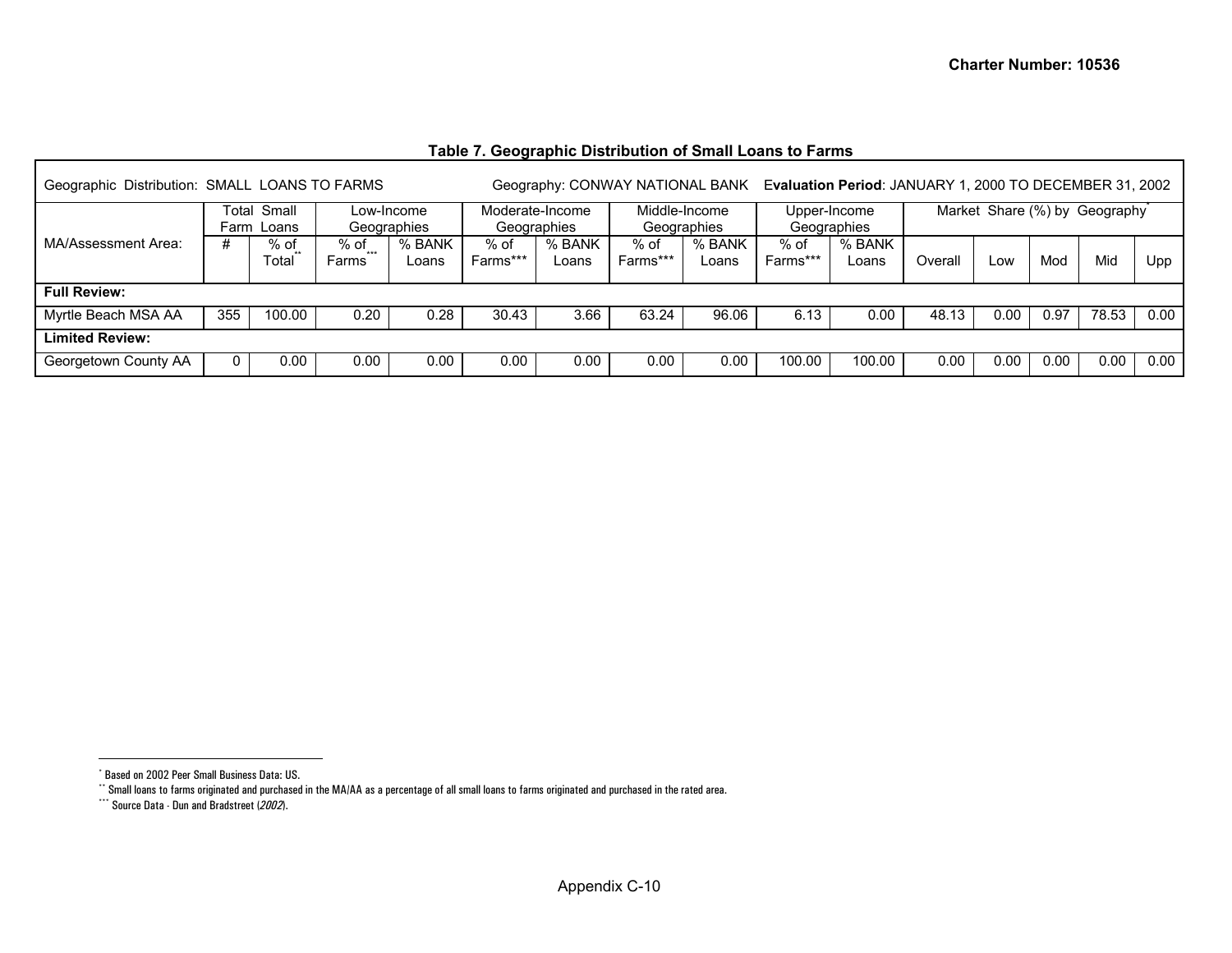<span id="page-31-3"></span><span id="page-31-2"></span><span id="page-31-1"></span><span id="page-31-0"></span>

| Borrower Distribution: HOME PURCHASE |     |                                 |                                |                                                                          | Evaluation Period: JANUARY 1, 2000 TO DECEMBER 31, 2002<br>Geography: CONWAY NATIONAL BANK |                     |                         |                     |                                  |                     |             |              |      |      |      |  |
|--------------------------------------|-----|---------------------------------|--------------------------------|--------------------------------------------------------------------------|--------------------------------------------------------------------------------------------|---------------------|-------------------------|---------------------|----------------------------------|---------------------|-------------|--------------|------|------|------|--|
| MA/Assessment Area:                  |     | Total Home<br>Purchase<br>Loans | Low-Income<br><b>Borrowers</b> | Middle-Income<br>Moderate-Income<br><b>Borrowers</b><br><b>Borrowers</b> |                                                                                            |                     |                         |                     | Upper-Income<br><b>Borrowers</b> |                     |             | Market Share |      |      |      |  |
|                                      | #   | % of<br>Total                   | ℅<br>$***$<br><b>Families</b>  | %<br><b>BANK</b><br>$***$<br>Loans                                       | ℅<br>Families**                                                                            | % BANK<br>Loans**** | %<br>Families*<br>$***$ | % BANK<br>Loans**** | %<br>Families*<br>$***$          | % BANK<br>Loans**** | Over<br>all | Low          | Mod  | Mid  | Upp  |  |
| <b>Full Review:</b>                  |     |                                 |                                |                                                                          |                                                                                            |                     |                         |                     |                                  |                     |             |              |      |      |      |  |
| Myrtle Beach MSA AA                  | 622 | 93.82                           | 19.34                          | 8.03                                                                     | 18.63                                                                                      | 17.78               | 23.33                   | 23.93               | 38.70                            | 50.26               | 2.94        | 4.04         | 4.23 | 3.23 | 2.40 |  |
| <b>Limited Review:</b>               |     |                                 |                                |                                                                          |                                                                                            |                     |                         |                     |                                  |                     |             |              |      |      |      |  |
| Georgetown County<br>AA              | 41  | 6.18                            | 14.50                          | 0.00                                                                     | 10.93                                                                                      | 8.82                | 22.00                   | 11.76               | 52.57                            | 79.41               | 0.90        | 0.00         | 0.00 | 0.76 | 0.09 |  |

<sup>\*</sup> Based on 2002 Peer Mortgage Data: Southeast Region 2.

<sup>\*\*</sup> As a percentage of loans with borrower income information available. No information was available for 6.64% of loans originated and purchased by Bank.

<sup>\*\*\*</sup> Percentage of Families is based on the 1990 Census information.

<sup>\*\*\*\*</sup> Home purchase loans originated and purchased in the MA/AA as a percentage of all home purchase loans originated and purchased in the rated area.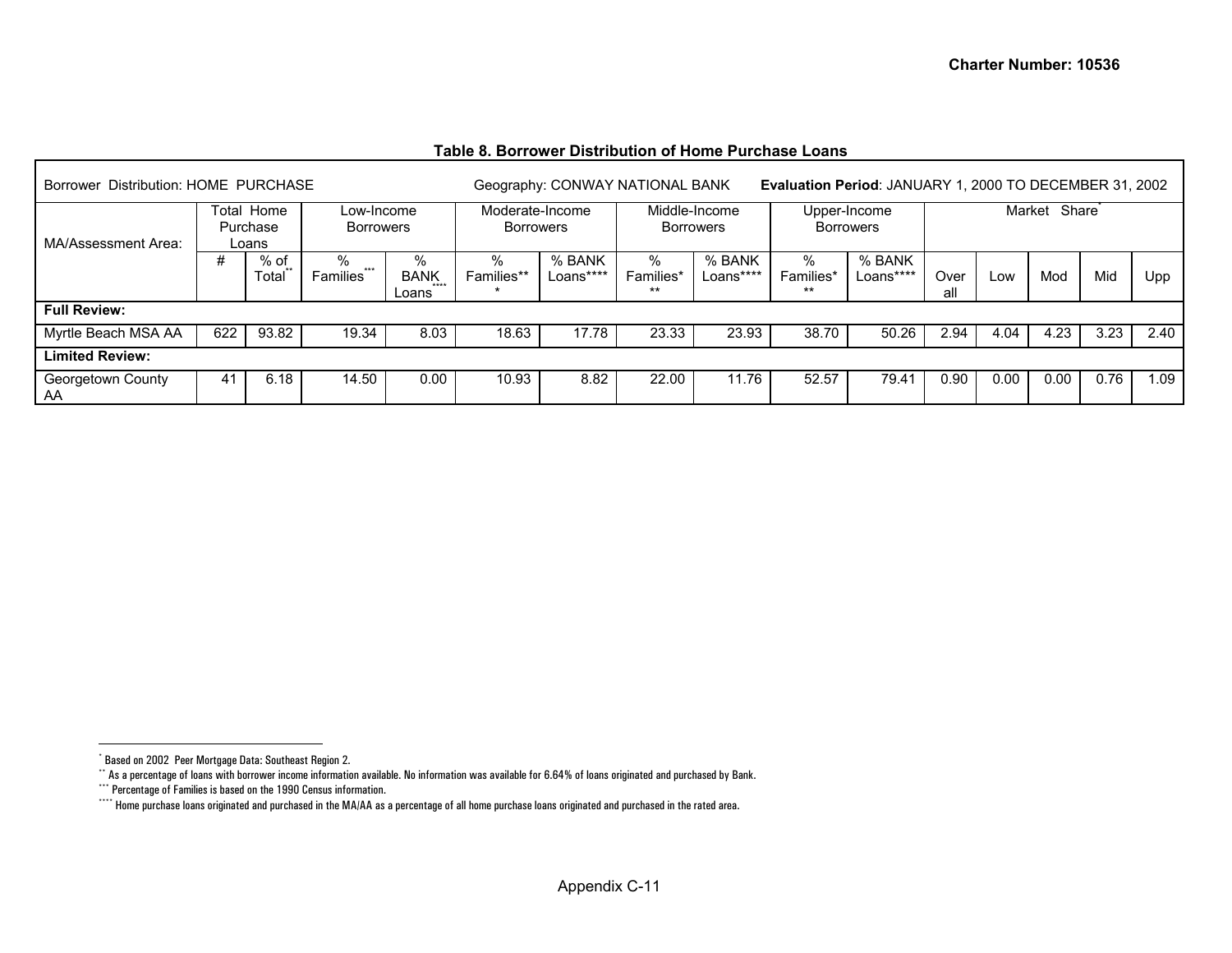<span id="page-32-3"></span><span id="page-32-2"></span><span id="page-32-1"></span><span id="page-32-0"></span>

| Borrower Distribution: HOME IMPROVEMENT |                                                                      |                 |                      |                             | Evaluation Period: JANUARY 1, 2000 TO DECEMBER 31, 2002<br>y: CONWAY NATIONAL BANK |                     |                         |                                   |                           |                     |         |       |              |       |       |
|-----------------------------------------|----------------------------------------------------------------------|-----------------|----------------------|-----------------------------|------------------------------------------------------------------------------------|---------------------|-------------------------|-----------------------------------|---------------------------|---------------------|---------|-------|--------------|-------|-------|
| MA/Assessment Area:                     | Total Home<br>Low-Income<br><b>Borrowers</b><br>Improvement<br>Loans |                 |                      |                             | Moderate-Income<br><b>Borrowers</b>                                                |                     |                         | Middle-Income<br><b>Borrowers</b> | <b>Borrowers</b>          | Upper-Income        |         |       | Market Share |       |       |
|                                         |                                                                      | $%$ of<br>Гоtal | ℅<br>***<br>Families | % BANK<br>$-0.000$<br>Loans | %<br>Families***                                                                   | % BANK<br>Loans**** | %<br><b>Families*</b> * | % BANK<br>Loans****               | $\%$<br><b>Families**</b> | % BANK<br>Loans**** | Overall | Low   | Mod          | Mid   | Upp   |
| <b>Full Review:</b>                     |                                                                      |                 |                      |                             |                                                                                    |                     |                         |                                   |                           |                     |         |       |              |       |       |
| Myrtle Beach MSA AA                     | 212                                                                  | 84.46           | 19.34                | 11.00                       | 18.63                                                                              | 27.50               | 23.33                   | 26.00                             | 38.70                     | 35.50               | 31.08   | 32.50 | 39.13        | 26.23 | 27.16 |
| <b>Limited Review:</b>                  |                                                                      |                 |                      |                             |                                                                                    |                     |                         |                                   |                           |                     |         |       |              |       |       |
| Georgetown County AA                    | 39                                                                   | 15.54           | 14.50                | 0.00                        | 10.93                                                                              | 16.67               | 22.00                   | 22.22                             | 52.57                     | 61.11               | 42.86   | 0.00  | 66.67        | 40.00 | 44.44 |

#### **Table 9. Borrower Distribution of Home Improvement Loans**

<sup>\*</sup> Based on 2002 Peer Mortgage Data: Southeast Region 2.

<sup>\*\*</sup> As a percentage of loans with borrower income information available. No information was available for 5.98% of loans originated and purchased by Bank.

<sup>\*\*\*</sup> Percentage of Families is based on the 1990 Census information.

<sup>\*\*\*\*</sup> Home improvement loans originated and purchased in the MA/AA as a percentage of all home improvement loans originated and purchased in the rated area.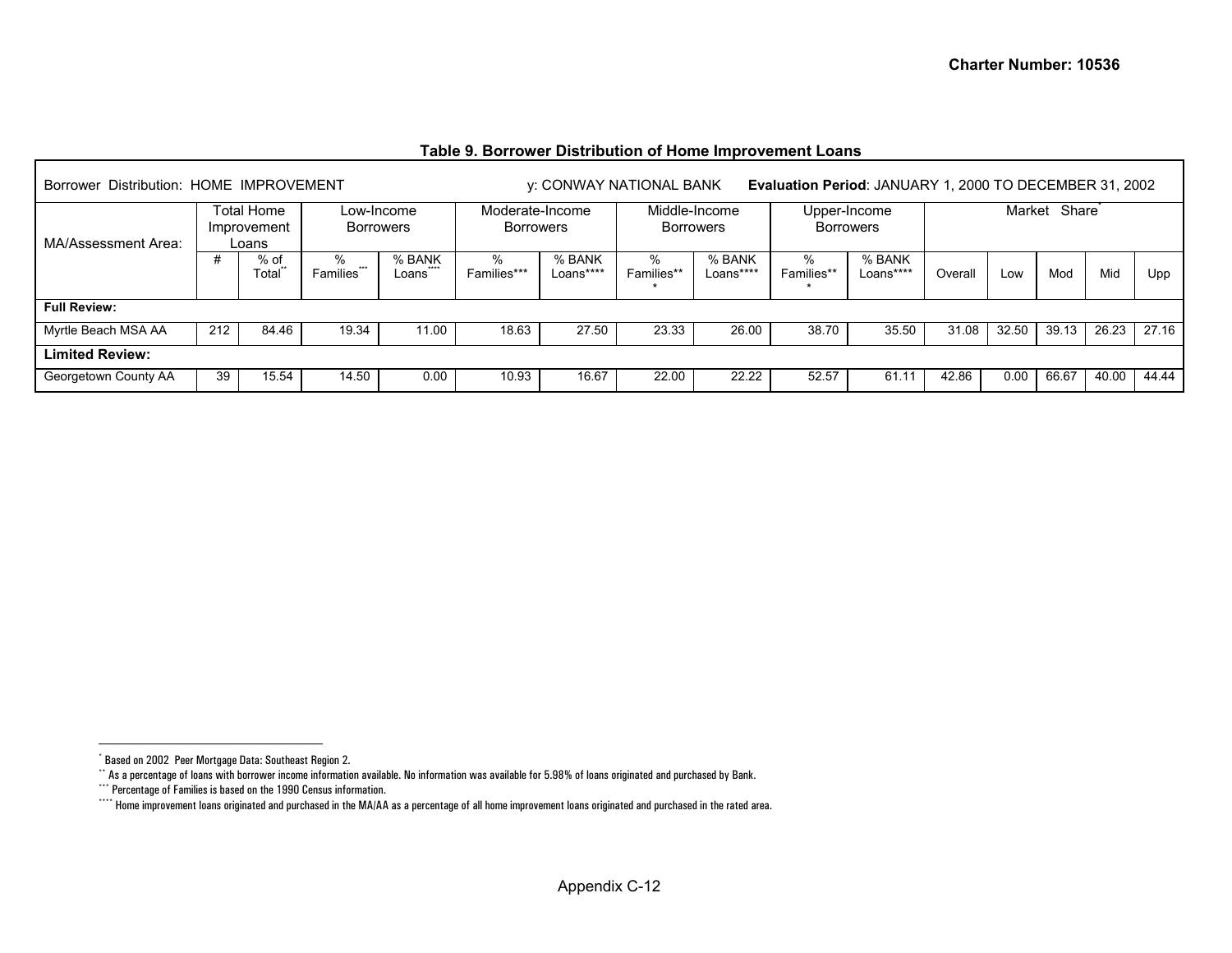<span id="page-33-3"></span><span id="page-33-2"></span><span id="page-33-1"></span><span id="page-33-0"></span>

| Borrower Distribution: HOME MORTGAGE REFINANCE |                                              | Geography: CONWAY NATIONAL BANK<br>Evaluation Period: JANUARY 1, 2000 TO DECEMBER 31, 2002 |                        |                                |                                                |       |                            |                     |                         |                                  |             |      |                 |      |      |
|------------------------------------------------|----------------------------------------------|--------------------------------------------------------------------------------------------|------------------------|--------------------------------|------------------------------------------------|-------|----------------------------|---------------------|-------------------------|----------------------------------|-------------|------|-----------------|------|------|
| MA/Assessment Area:                            | Total Home<br>Mortgage<br>Refinance<br>Loans |                                                                                            |                        | Low-Income<br><b>Borrowers</b> | Moderate-Income<br>Borrowers                   |       | Middle-Income<br>Borrowers |                     |                         | Upper-Income<br><b>Borrowers</b> |             |      | Share<br>Market |      |      |
|                                                | #                                            | % of<br>Total                                                                              | ℅<br>$***$<br>Families | % BANK<br>$+ + + +$<br>Loans   | %<br>% BANK<br>Families*<br>Loans****<br>$***$ |       | %<br>Families*<br>$***$    | % BANK<br>Loans**** | %<br>Families*<br>$***$ | % BANK<br>Loans****              | Over<br>all | Low  | Mod             | Mid  | Upp  |
| <b>Full Review:</b>                            |                                              |                                                                                            |                        |                                |                                                |       |                            |                     |                         |                                  |             |      |                 |      |      |
| Myrtle Beach MSA AA                            | 521                                          | 88.61                                                                                      | 19.34                  | 5.18                           | 18.63                                          | 14.08 | 23.33                      | 26.92               | 38.70                   | 53.83                            | 2.40        | 2.04 | 2.24            | 2.66 | 2.38 |
| <b>Limited Review:</b>                         |                                              |                                                                                            |                        |                                |                                                |       |                            |                     |                         |                                  |             |      |                 |      |      |
| Georgetown County<br>AA                        | 67                                           | 11.39                                                                                      | 14.50                  | 0.00                           | 10.93                                          | 10.53 | 22.00                      | 21.05               | 52.57                   | 68.42                            | .61،        | 0.00 | 3.16            | 2.37 | 1.36 |

#### **Table 10. Borrower Distribution of Home Mortgage Refinance Loans**

<sup>\*</sup> Based on 2002 Peer Mortgage Data: Southeast Region 2.

 $^{\star}$  As a percentage of loans with borrower income information available. No information was available for 8.16% of loans originated and purchased by Bank.

<sup>\*\*\*</sup> Percentage of Families is based on the 1990 Census information.

<sup>\*\*\*\*</sup> Home mortgage refinance loans originated and purchased in the MA/AA as a percentage of all home mortgage refinance loans originated and purchased in the rated area.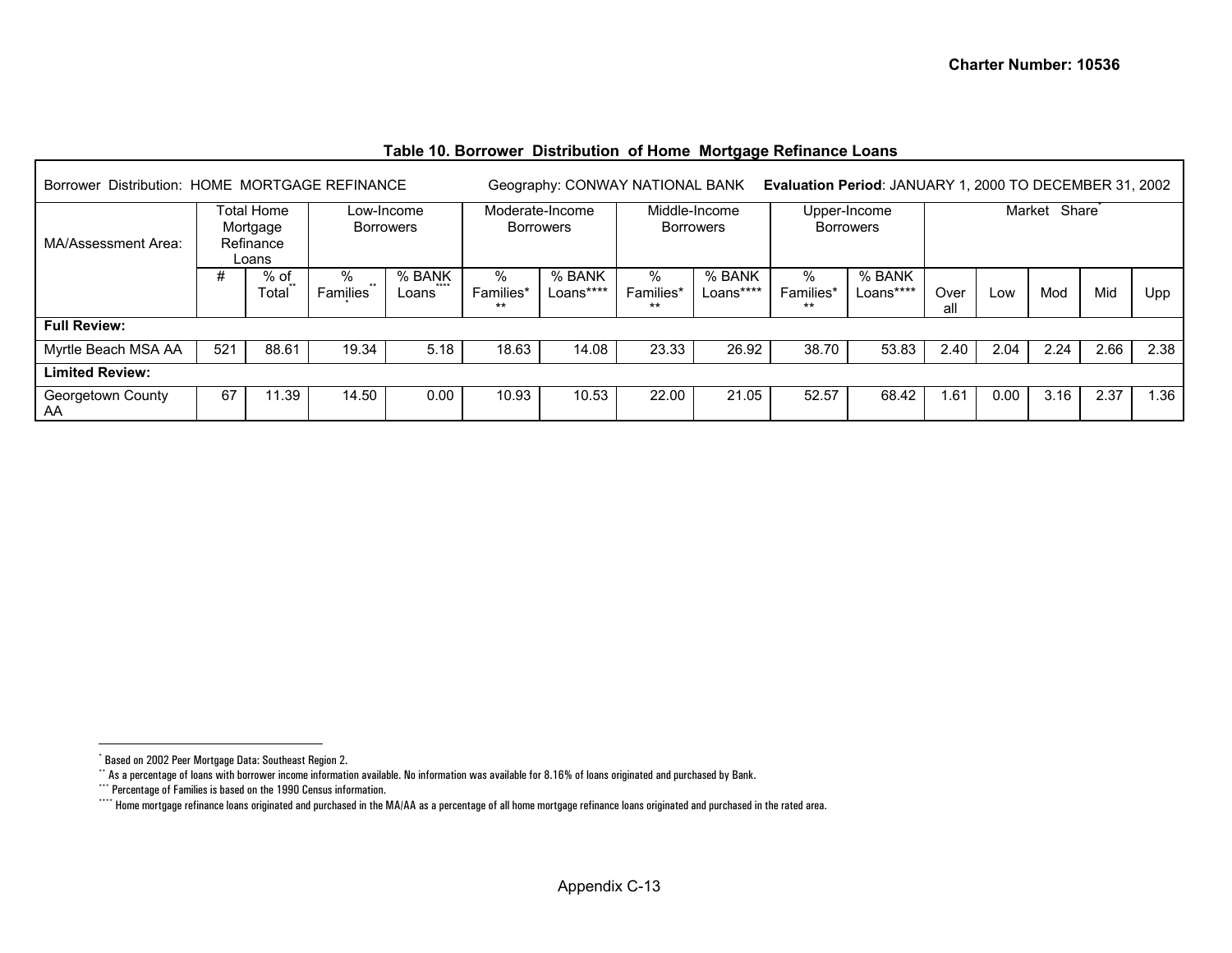<span id="page-34-3"></span><span id="page-34-2"></span><span id="page-34-1"></span><span id="page-34-0"></span>

| Borrower Distribution: SMALL LOANS TO BUSINESSES |       |                                              |                                   |                         | Evaluation Period: JANUARY 1, 2000 TO DECEMBER 31, 2002<br>Geography: CONWAY NATIONAL BANK |                                                      |                                |       |                            |  |  |  |
|--------------------------------------------------|-------|----------------------------------------------|-----------------------------------|-------------------------|--------------------------------------------------------------------------------------------|------------------------------------------------------|--------------------------------|-------|----------------------------|--|--|--|
|                                                  |       | Total Small<br>Loans to<br><b>Businesses</b> | <b>Businesses With</b><br>or less | Revenues of \$1 million |                                                                                            | Loans by Original Amount Regardless of Business Size | Market Share                   |       |                            |  |  |  |
|                                                  | #     | % of<br>Total                                | % of<br><b>Businesses</b>         | % BANK<br>Loans         | \$100,000 or<br>less                                                                       | $> $100,000$ to<br>\$250,000                         | $> $250,000$ to<br>\$1,000,000 | All   | Rev \$1 Million or<br>Less |  |  |  |
| MA/Assessment Area:<br><b>Full Review:</b>       |       |                                              |                                   |                         |                                                                                            |                                                      |                                |       |                            |  |  |  |
| Myrtle Beach MSA AA                              | 8,288 | 92.63                                        | 81.40                             | 97.43                   | 89.90                                                                                      | 6.33                                                 | 3.76                           | 23.33 | 44.22                      |  |  |  |
| <b>Limited Review:</b>                           |       |                                              |                                   |                         |                                                                                            |                                                      |                                |       |                            |  |  |  |
| Georgetown County<br>AA                          | 659   | 7.37                                         | 78.12                             | 98.18                   | 80.27                                                                                      | 11.68                                                | 8.04                           | 13.31 | 31.21                      |  |  |  |

#### **Table11. Borrower Distribution of Small Loans to Businesses**

<sup>\*</sup> Based on 2002 Peer Small Business Data: US.

<sup>\*\*</sup> Small loans to businesses originated and purchased in the MA/AA as a percentage of all small loans to businesses originated and purchased in the rated area.

<sup>\*\*\*\*</sup> Businesses with revenues of \$1 million or less as a percentage of all businesses (Source D&B - 2002).

Computer Small loans to businesses with revenues of \$1 million or less as a percentage of all loans reported as small loans to businesses. No information was available for 0.01% of small loans to businesses originated and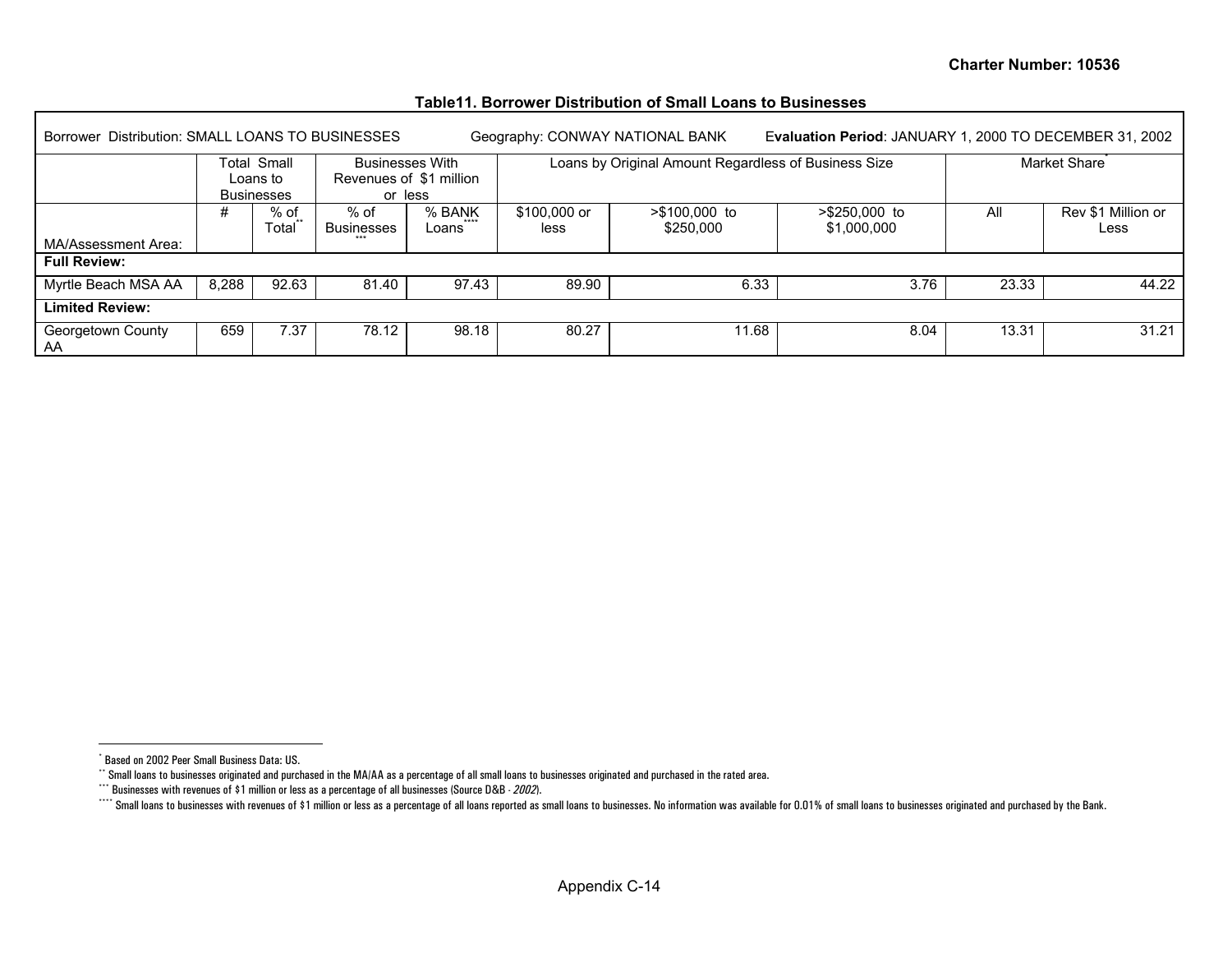<span id="page-35-3"></span><span id="page-35-2"></span><span id="page-35-1"></span><span id="page-35-0"></span>

| Borrower Distribution: SMALL LOANS TO FARMS |                               |        |                                               |                          |                      | Geography: CONWAY NATIONAL BANK                  | Evaluation Period: JANUARY 1, 2000 TO DECEMBER 31, 2002 |                           |                            |  |  |  |
|---------------------------------------------|-------------------------------|--------|-----------------------------------------------|--------------------------|----------------------|--------------------------------------------------|---------------------------------------------------------|---------------------------|----------------------------|--|--|--|
|                                             | Total Small<br>Loans to Farms |        | Farms With Revenues of<br>\$1 million or less |                          |                      | Loans by Original Amount Regardless of Farm Size |                                                         | Market Share <sup>®</sup> |                            |  |  |  |
| MA/Assessment Area:                         | % of<br>Total                 |        | % of<br>Farms                                 | % BANK<br>$***$<br>Loans | \$100,000 or<br>less | $> $100.000$ to<br>\$250,000                     | $> $250,000$ to<br>\$500,000                            | All                       | Rev \$1 Million or<br>Less |  |  |  |
| <b>Full Review:</b>                         |                               |        |                                               |                          |                      |                                                  |                                                         |                           |                            |  |  |  |
| Myrtle Beach MSA AA                         | 355                           | 100.00 | 95.06                                         | 99.15                    | 96.90                | 3.10                                             | 0.00                                                    | 48.13                     | 48.46                      |  |  |  |
| <b>Limited Review:</b>                      |                               |        |                                               |                          |                      |                                                  |                                                         |                           |                            |  |  |  |
| Georgetown County<br>AA                     |                               | 0.00   | 90.91                                         | 0.00                     | 0.00                 | 0.00                                             | 0.00                                                    | 50.00                     | 50.00                      |  |  |  |

#### **Table12. Borrower Distribution of Small Loans to Farms**

<sup>\*</sup> Based on 2002 Peer Small Business Data: US.

 $^{\circ}$  Small loans to farms originated and purchased in the MA/AA as a percentage of all small loans to farms originated and purchased in the rated area.

<sup>\*\*\*</sup> Farms with revenues of \$1 million or less as a percentage of all farms (Source D&B - 2002).

<sup>\*\*\*\*</sup> Small loans to farms with revenues of \$1 million or less as a percentage of all loans reported as small loans to information was available for 0.00% of small loans to farms originated and purchased by Bank.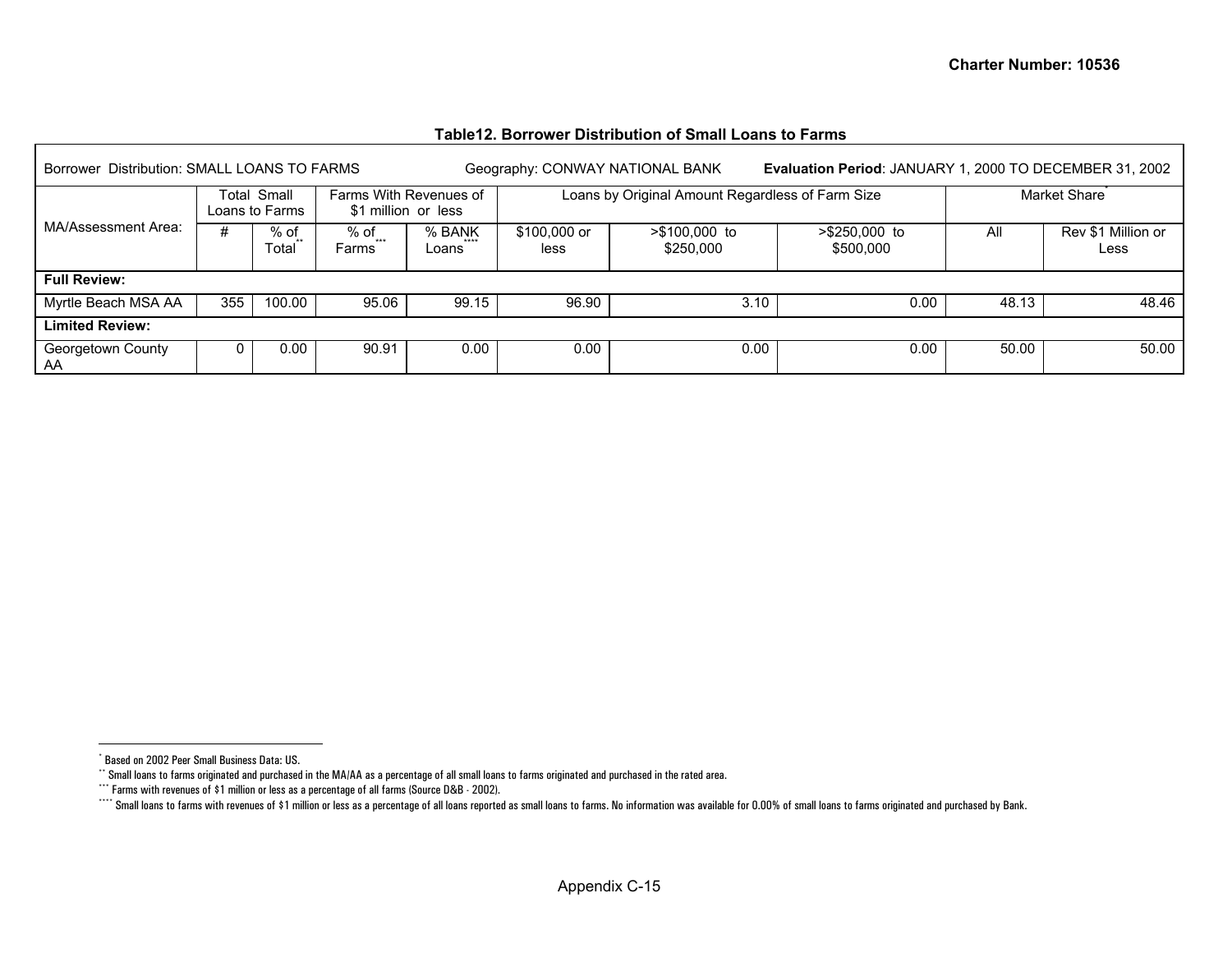#### **Table 14. Qualified Investments**

| QUALIFIED INVESTMENTS  |                          |    | Geography: CONWAY NATIONAL BANK |    | Evaluation Period: NOVEMBER 15, 2000 TO JANUARY 26, 2004 |            |   |           |  |  |  |
|------------------------|--------------------------|----|---------------------------------|----|----------------------------------------------------------|------------|---|-----------|--|--|--|
| MA/Assessment Area:    | Prior Period Investments |    | Current Period Investments      |    | Unfunded Commitments<br>Total Investments                |            |   |           |  |  |  |
|                        | \$(000's)                |    | \$(000's)                       |    | \$(000's)                                                | % of Total |   | \$(000's) |  |  |  |
| <b>Full Review:</b>    |                          |    |                                 |    |                                                          |            |   |           |  |  |  |
| Myrtle Beach MSA       | 89                       | 28 | 334                             | 29 | 423                                                      | 99.76      |   |           |  |  |  |
| <b>Limited Review:</b> |                          |    |                                 |    |                                                          |            |   |           |  |  |  |
| Georgetown County      | 0                        |    |                                 |    |                                                          | 0.24       | U |           |  |  |  |

<span id="page-36-1"></span><span id="page-36-0"></span>Г

<sup>\* &#</sup>x27;Prior Period Investments' means investments made in a previous evaluation period that are outstanding as of the examination date.

 $``$  'Unfunded Commitments' means legally binding investment commitments that are tracked and recorded by the institution's financial reporting system.